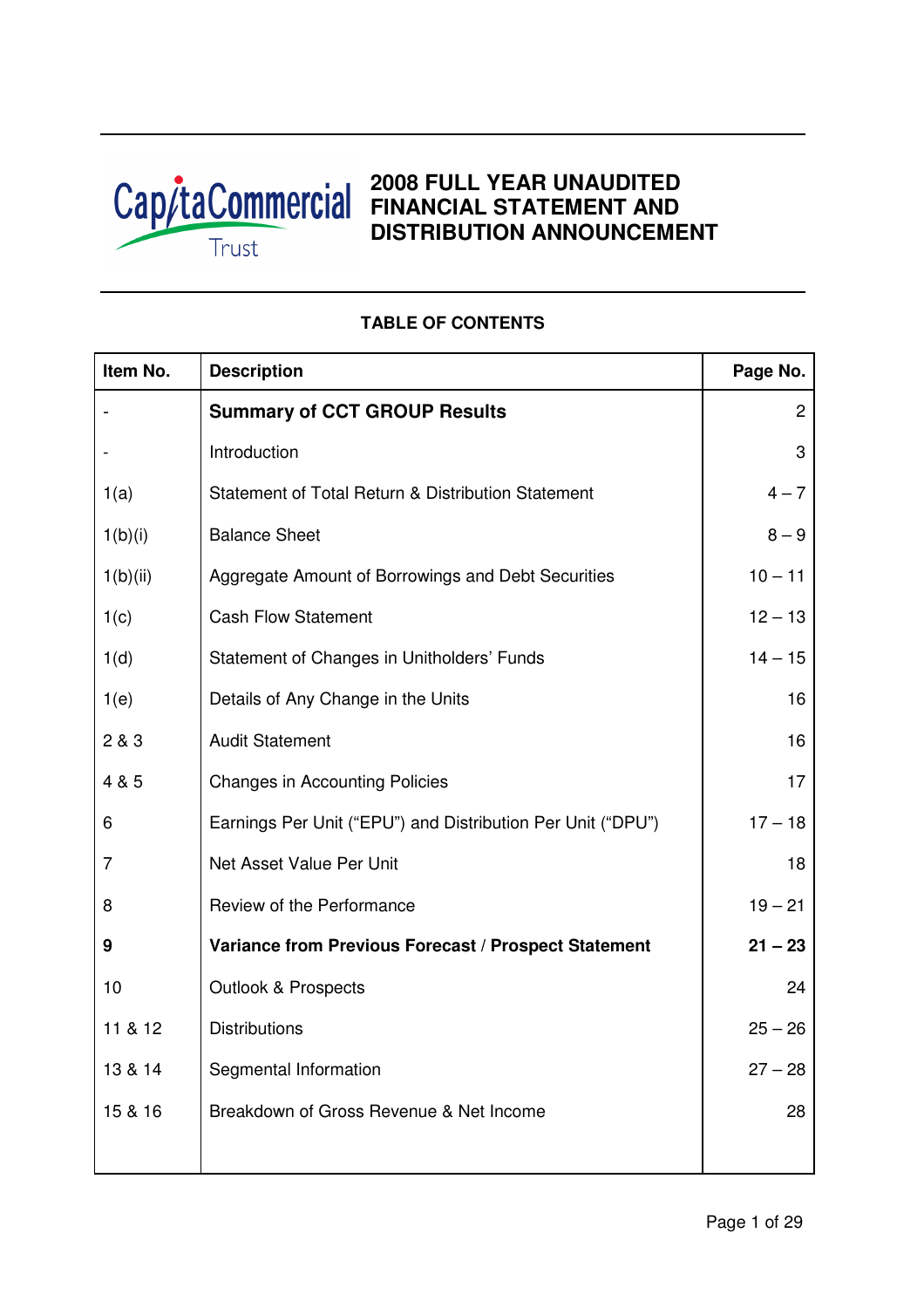# **SUMMARY OF CCT GROUP RESULTS**

|                                                                             | <b>FY 2007</b>    | <b>FY 2008</b>    |                      | 1 July 2008 to 31 December 2008            |                                |  |  |
|-----------------------------------------------------------------------------|-------------------|-------------------|----------------------|--------------------------------------------|--------------------------------|--|--|
|                                                                             | Actual<br>S\$'000 | Actual<br>S\$'000 | Actual<br>S\$'000    | $\text{For}$ ecast <sup>1</sup><br>S\$'000 | Favourable /<br>(Unfavourable) |  |  |
| Gross Revenue                                                               | 240,078           | 335,285           | 189,700              | 184,388                                    | 2.9%                           |  |  |
| Net Property Income                                                         | 173,996           | 233,471           | 132,321              | 130,793                                    | 1.2%                           |  |  |
| Distributable Income                                                        | 120,422           | 153,047           | 81,129               | 78,343                                     | 3.6%                           |  |  |
| <b>Distribution Per Unit (cents)</b><br><b>For the Period</b><br>Annualised | 8.70c<br>8.70c    | 11.00¢<br>11.00c  | 5.81 $c^2$<br>11.56¢ | 5.61c<br>11.16¢                            | 3.6%<br>3.6%                   |  |  |

Footnotes:

- (1) The forecast is based on the forecast shown in the circular to unitholders dated 9 June 2008 ("CCT Circular") for the proposed acquisition of 1 George Street, Singapore for 1 July 2008 to 31 December 2008 and pro-rated from 11 July 2008 to 31 July 2008.
- (2) The above estimated DPU is computed on the basis of the number of units in CCT ("Units") in issue as at 31 December 2008 and that none of the S\$370.0 million convertible bonds due 2013 (the "Convertible Bonds") are converted into Units before the book closure date. Accordingly, the actual quantum of DPU may differ from the above estimated DPU if any of the Convertible Bonds are converted into Units before the book closure date.

**For a meaningful analysis/comparison of the actual results against the forecast as stated in the CCT Circular dated 9 June 2008, please refer to Section 9 of this Announcement.** 

# **DISTRIBUTION AND BOOKS CLOSURE DATE**

| <b>Distribution</b>       | From 1 July 2008 to 31 December 2008                                                                               |
|---------------------------|--------------------------------------------------------------------------------------------------------------------|
| Distribution Type         | Taxable income<br>Tax-exempt income<br>ii)                                                                         |
| <b>Distribution Rate</b>  | Taxable income distribution 5.75 cents per unit<br>I)<br>Tax-exempt income distribution 0.06 cents per unit<br>ii) |
| <b>Books Closure Date</b> | 2 February 2009                                                                                                    |
| <b>Payment Date</b>       | 27 February 2009                                                                                                   |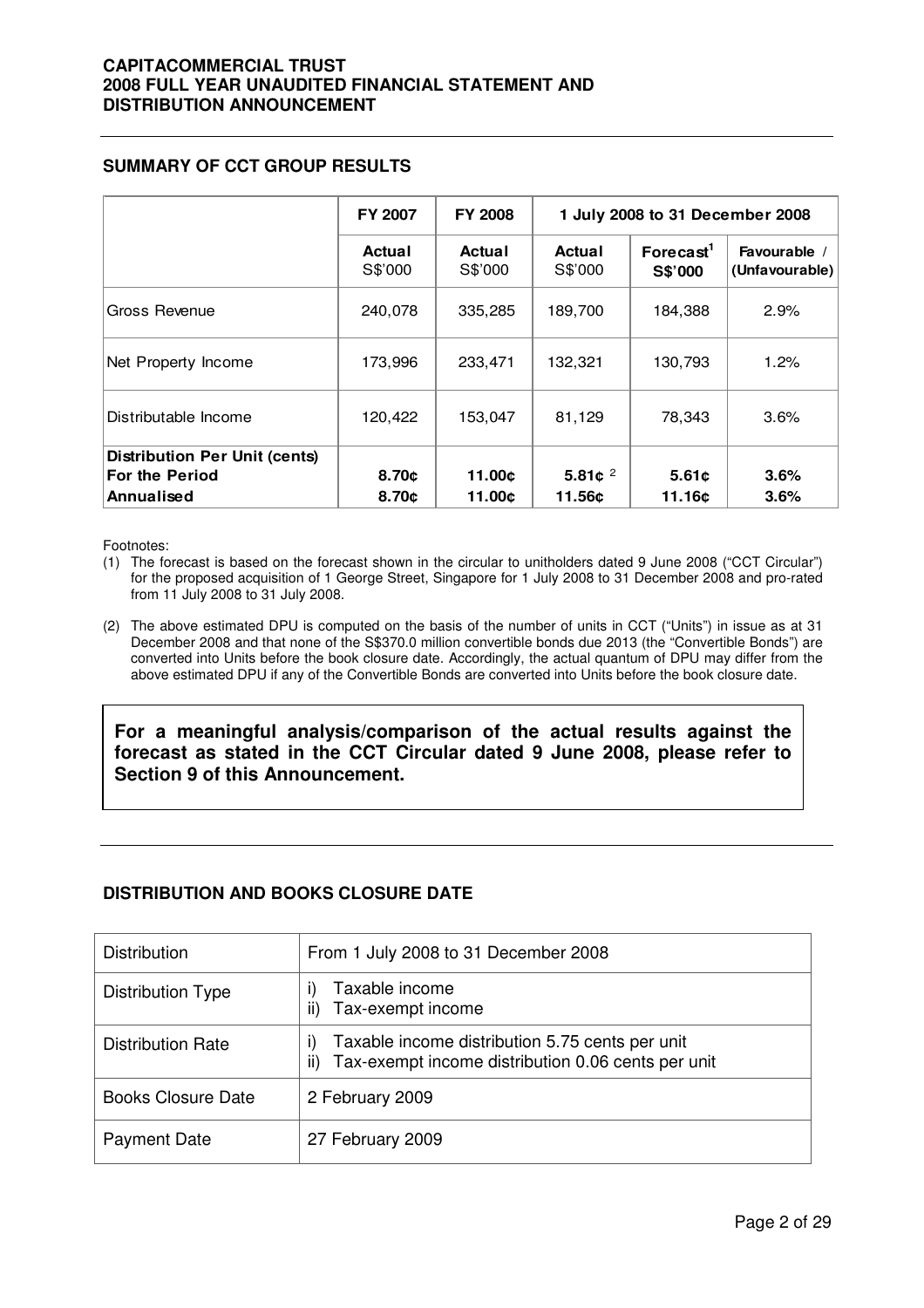# **INTRODUCTION**

CapitaCommercial Trust ("CCT") was established under a Trust Deed dated 6 February 2004 entered into between CapitaCommercial Trust Management Limited (as manager of CCT) (the "Manager") and HSBC Institutional Trust Services (Singapore) Limited (as trustee of CCT) (the "CCT Trustee"), as amended by the first supplemental deed dated 15 July 2005, the second supplemental deed dated 20 April 2006, the third supplemental deed dated 11 August 2006, the fourth supplemental deed dated 31 October 2007 and the first amending and restating deed dated 26 March 2008.

As at 31 December 2008, CCT's Singapore portfolio consists of Capital Tower, 6 Battery Road, HSBC Building, Raffles City (through its 60% stake in RCS Trust), Starhub Centre, Robinson Point, Bugis Village, Golden Shoe Car Park, Market Street Car Park, 1 George Street, and Wilkie Edge (completion of purchase on 2 December 2008). CCT has a wholly-owned subsidiary, CCT MTN Pte. Ltd. ("CCT MTN"), to provide treasury services, including on-lending the proceeds from the issuance of notes under an unsecured multi-currency medium term note programme to CCT.

In Malaysia, CCT has a 30% stake in Quill Capita Trust ("QCT") as well as a 7.4% stake (with commitment of US\$20 million) in the Malaysia Commercial Development Fund ("MCDF"). QCT is a Malaysia-listed real estate investment trust focused on acquiring and investing in commercial properties in Malaysia. MCDF is an investment fund to invest in real estate development properties primarily in Kuala Lumpur and the Klang Valley, with a projected gross development value of more than US\$1 billion (about S\$1.51 billion).

On a recurring basis, as the results of QCT are not expected to be announced in time for inclusion in CCT Group results for the same calendar quarter, CCT Group will equity account the results of QCT based on a 3-month lag time.

CCT Group results are after consolidating CCT MTN, equity accounting the interest in QCT and including its proportionate interest (60%) in RCS Trust on a line-by-line basis.

In the Trust results, the distributable income on a declared basis from RCS Trust and QCT are accounted for as "Investment Income".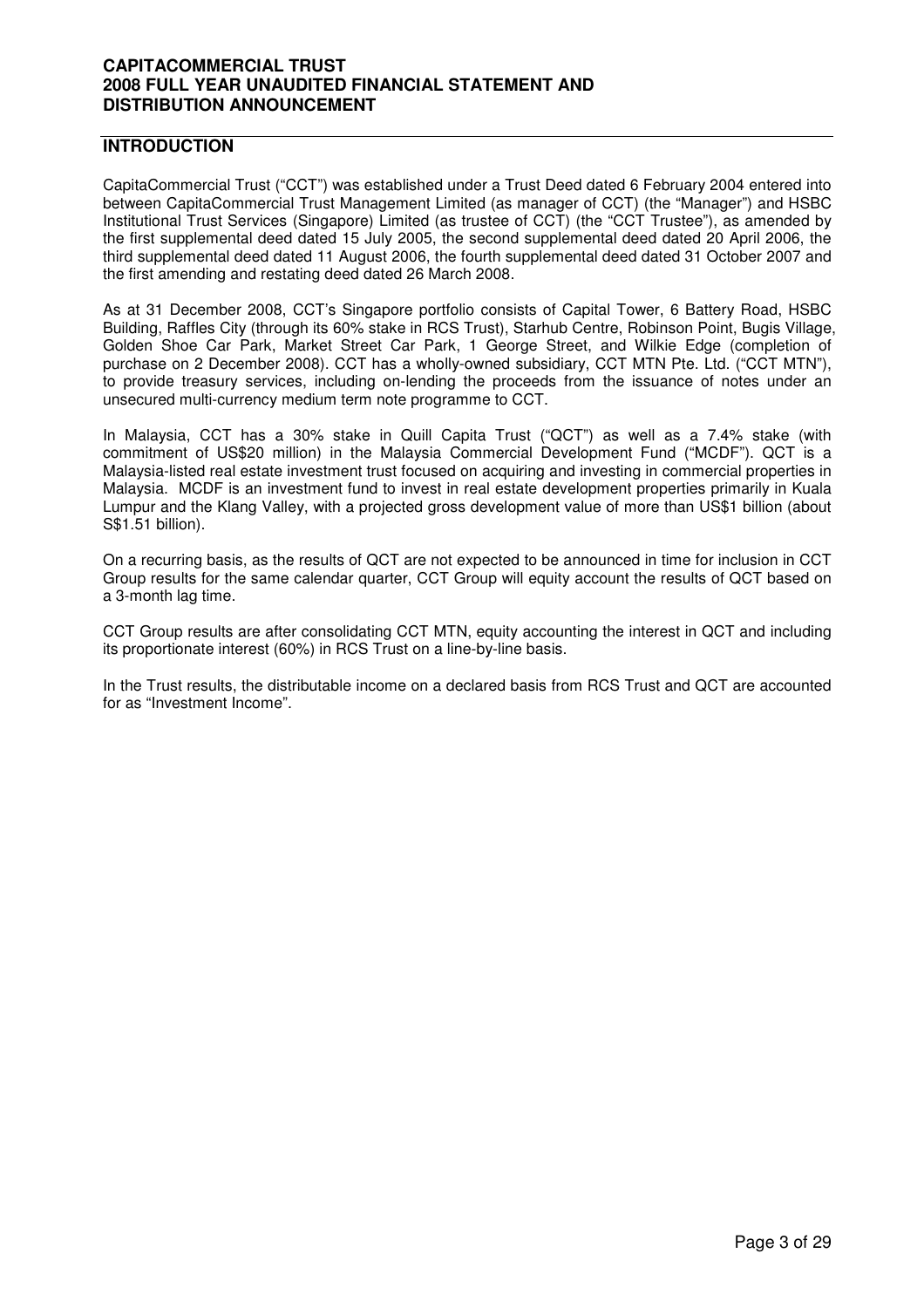**1(a)(i) Statement of Total Return & Distribution Statement (4Q 2008 vs 4Q 2007) (For a review of the performance, please refer to paragraph 8 on page 19-20)**

|                                                                                   |                         | Group              |                |                                   | <b>Trust</b>       |             |
|-----------------------------------------------------------------------------------|-------------------------|--------------------|----------------|-----------------------------------|--------------------|-------------|
|                                                                                   | 4Q 2008<br>S\$'000      | 4Q 2007<br>S\$'000 | Change<br>$\%$ | 4Q 2008<br>S\$'000                | 4Q 2007<br>S\$'000 | Change<br>% |
| <b>Statement of Total Return</b>                                                  |                         |                    |                |                                   |                    |             |
| Gross rental income                                                               | 83,769                  | 55,716             | 50.3           | 54,233                            | 31,005             | 74.9        |
| Car park income                                                                   | 4,208                   | 4,085              | 3.0            | 3,413                             | 3,334              | 2.4         |
| Other income                                                                      | 9,187                   | 2,227              | 312.5          | 8,436                             | 1,631              | 417.2       |
| <b>Gross revenue</b>                                                              | 97,164                  | 62,028             | 56.6           | 66,082                            | 35,970             | 83.7        |
| Property management fees                                                          | (2,605)                 | (1,754)            | 48.5           | (1, 433)                          | (752)              | 90.6        |
| Property tax                                                                      | (11, 825)               | (5,704)            | 107.3          | (8, 424)                          | (3,083)            | 173.2       |
| Other property operating<br>expenses <sup>1</sup>                                 | (17, 125)               | (10, 169)          | 68.4           | (10, 416)                         | (5,952)            | 75.0        |
| <b>Property operating</b><br>expenses                                             | (31, 555)               | (17, 627)          | 79.0           | (20, 273)                         | (9,787)            | 107.1       |
| Net property income                                                               | 65,609                  | 44,401             | 47.8           | 45,809                            | 26,183             | 75.0        |
| Interest income                                                                   | 66                      | 318                | (79.2)         | 58                                | 203                | (71.4)      |
| Investment income                                                                 |                         |                    |                | 14,181<br>$\overline{\mathbf{c}}$ | 16,776<br>3        | (15.5)      |
| (Loss)/Gain from re-<br>measurement of derivatives<br>Impairment of investment in | $(12,522)$ <sup>4</sup> | 5<br>1,357         | (1,022.8)      | (12, 522)                         | 5<br>1,357         | (1,022.8)   |
| Associate                                                                         |                         |                    |                | $6 \mid$<br>(4,960.0)             |                    | Nm          |
| Manager's management fees                                                         | (3,750)                 | (3,744)            | 0.2            | (1,891)                           | (2,030)            | (6.8)       |
| Trust expenses                                                                    | (11, 761)               | (2,731)            | 330.6          | (11, 537)                         | (2,308)            | 399.9       |
| Borrowing costs <sup>7</sup>                                                      | (28, 920)               | (12, 570)          | 130.1          | (23,095)                          | (6,928)            | 233.4       |
| Loss on disposal of<br>subsidiary <sup>8</sup>                                    |                         | (241)              | (100.0)        |                                   |                    | Nm          |
| Net income before share<br>of profit of associate                                 | 8,722                   | 26,790             | (67.4)         | 6,043                             | 33,253             | (81.8)      |
| Share of profit of associate<br>(net of tax)                                      | 1,206                   | 7,725              | (84.4)         |                                   |                    |             |
| Net income                                                                        | 9,928                   | 34,515             | (71.2)         | 6,043                             | 33,253             | (81.8)      |
| Net change in fair value of<br>investment properties                              | (241, 807)              | 575,617            | (142.0)        | (208, 361)                        | 493,107            | (142.3)     |
| Total return for the period<br>before tax                                         | (231, 879)              | 610,132            | (138.0)        | (202, 318)                        | 526,360            | (138.4)     |
| Income tax                                                                        |                         | 447 9              | (100.0)        |                                   |                    | Nm          |
| Total return for the period<br>after tax                                          | (231, 879)              | 610,579            | (138.0)        | (202, 318)                        | 526,360            | (138.4)     |
| <b>Distribution Statement</b>                                                     |                         |                    |                |                                   |                    |             |
| Total return for the period<br>before tax                                         | (231, 879)              | 610,132            | (138.0)        | (202, 318)                        | 526,360            | (138.4)     |
| Net tax adjustments <sup>10</sup>                                                 | 269,840                 | (579, 781)         | (146.5)        | 240,282                           | (493, 895)         | (148.7)     |
| Other adjustments <sup>11</sup>                                                   | 3                       | 1,991              | (99.8)         |                                   | (123)              | (100.0)     |
| Income available for<br>distribution to unitholders                               | 37,964                  | 32,342             | 17.4           | 37,964                            | 32,342             | 17.4        |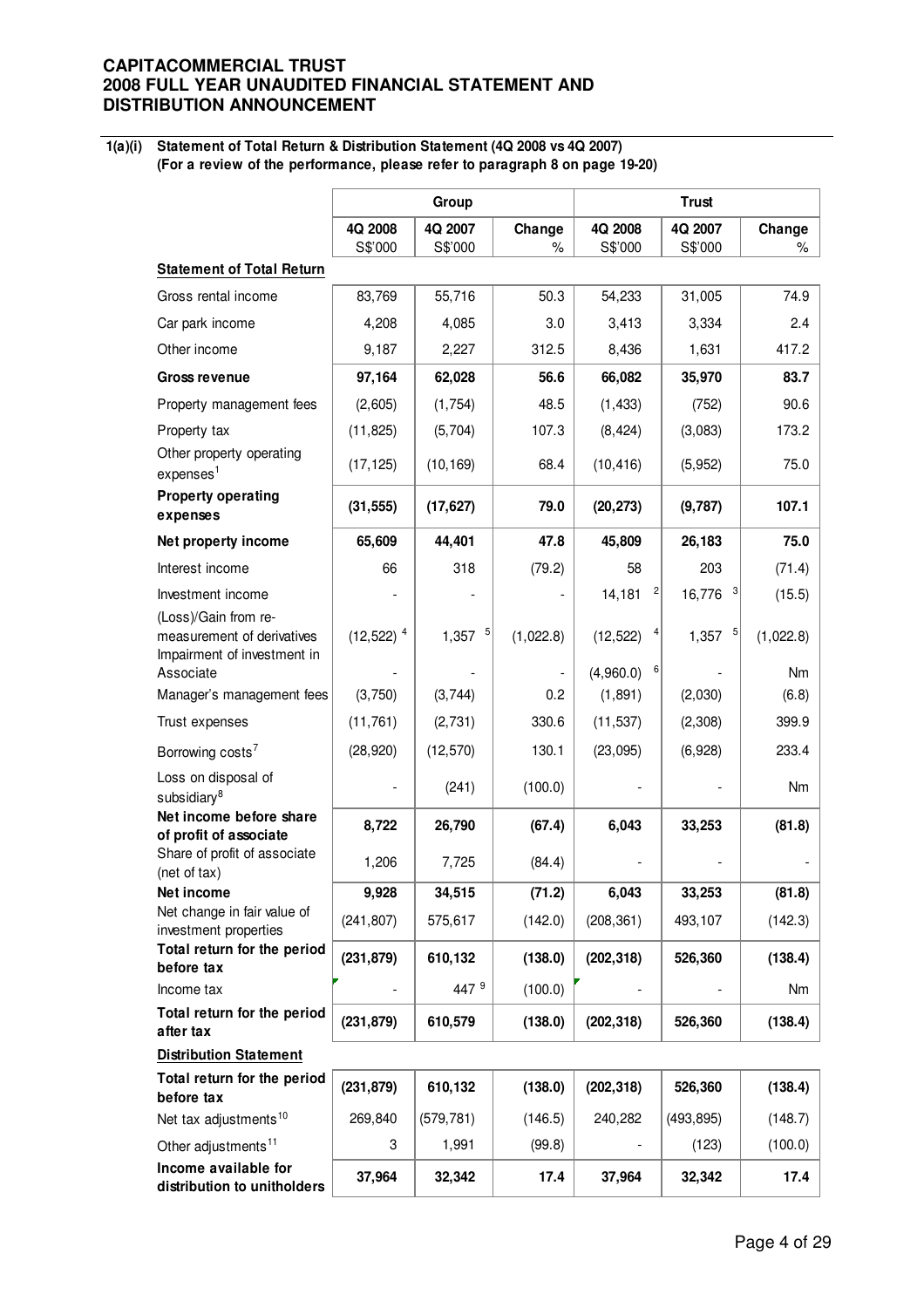#### **Footnotes**

(1) Included as part of the other property operating expenses are the following:

|                                  |         | Group   |        | Trust   |         |        |
|----------------------------------|---------|---------|--------|---------|---------|--------|
|                                  | 4Q 2008 | 4Q 2007 | Change | 4Q 2008 | 4Q 2007 | Change |
|                                  | S\$'000 | S\$'000 | $\%$   | S\$'000 | S\$'000 | $\%$   |
| Depreciation                     | 192     | 1731    | 11.0   | 89      | 112     | (20.5) |
| Allowance for doubtful debts and |         |         |        |         |         |        |
| bad debts written off            | 115     | 58      | 98.3   | 115     | 58      | 98.3   |

- (2) This relates to the income distribution from RCS Trust.
- (3) This relates to the income distribution from RCS Trust and also interest income from investment in junior bonds of Aragorn ABS Berhad ("Aragorn"), the special purpose vehicle which was used to own Wisma Technip which has been divested in Oct 2007.
- (4) This relates to the loss on the re-measurement of fair values of interest rate swaps.
- (5) This relates to the gain from the re-measurement of fair values of interest rate swaps
- $(6)$  This relates to impairment on investment in QCT based on market price of the units on 31 Dec 08.
- (7) Included in borrowing costs are the following :

|                              |         | Group   |         | <b>Trust</b> |         |          |  |
|------------------------------|---------|---------|---------|--------------|---------|----------|--|
|                              | 4Q 2008 | 4Q 2007 | Change  | 4Q 2008      | 4Q 2007 | Change   |  |
|                              | S\$'000 | S\$'000 | $\%$    | S\$'000      | S\$'000 | %        |  |
| Interest cost                | 20,901  | 12,393  | 68.7    | 15.350       | 6.908   | 122.2    |  |
| Amortisation and transaction |         |         |         |              |         |          |  |
| costs <sup>7a</sup>          | 8,019   | 177     | 4.430.5 | 7.745        | 20      | 38,625.0 |  |
| Total                        | 28,920  | 12,570  | 130.1   | 23.095       | 6.928   | 233.4    |  |

- 7a) Higher amortisation and transaction costs were incurred in 2008 following issuance of S\$335.0 million fixed rate notes, S\$650.0 million term loan and S\$370.0 million convertible bonds.
- (8) This relates to the disposal of Aragorn, a subsidiary
- (9) The income tax provision is based on the relevant tax rates applicable to the subsidiary.
- (10) Included in the net tax adjustments are the following:

|                                                                                   |         | Group      |           | Trust   |            |                |  |
|-----------------------------------------------------------------------------------|---------|------------|-----------|---------|------------|----------------|--|
| Non-tax deductible/(chargeable)                                                   | 4Q 2008 | 4Q 2007    | Change    | 4Q 2008 | 4Q 2007    | Change         |  |
| items:                                                                            | S\$'000 | S\$'000    | $\%$      | S\$'000 | S\$'000    | %              |  |
| Manager's management fee<br>payable in units                                      | 2,851   | 1,714      | 66.3      | 992     |            | N <sub>m</sub> |  |
|                                                                                   |         |            |           |         |            |                |  |
| Trustee's fees                                                                    | 210     | 165        | 27.3      | 159     | 115        | 38.3           |  |
| Net change in fair value of<br>investment properties                              | 241,807 | (575, 617) | (142.0)   | 208,361 | (493, 107) | (142.3)        |  |
| (Gain)/Loss from re-<br>measurement of derivatives<br>Impairment of investment in | 12,522  | (1,357)    | (1,022.8) | 12,522  | (1,357)    | (1,022.8)      |  |
| Associate                                                                         |         |            | Nm        | 4,960   |            | N <sub>m</sub> |  |
| Amortisation and transaction<br>costs<br>Temporary differences and other          | 4,059   | 148        | 2,642.6   | 3,784   |            | <b>Nm</b>      |  |
| tax adjustments                                                                   | 8,391   | (4,834)    | (273.6)   | 9,504   | 454        | 1,993.4        |  |
| Net tax adjustments                                                               | 269,840 | (579, 781) | (146.5)   | 240,282 | (493, 895) | (148.7)        |  |

(11) This relates to the undistributed loss of the subsidiary, CCT MTN, and the net distributed income from the Associate, QCT for 2007.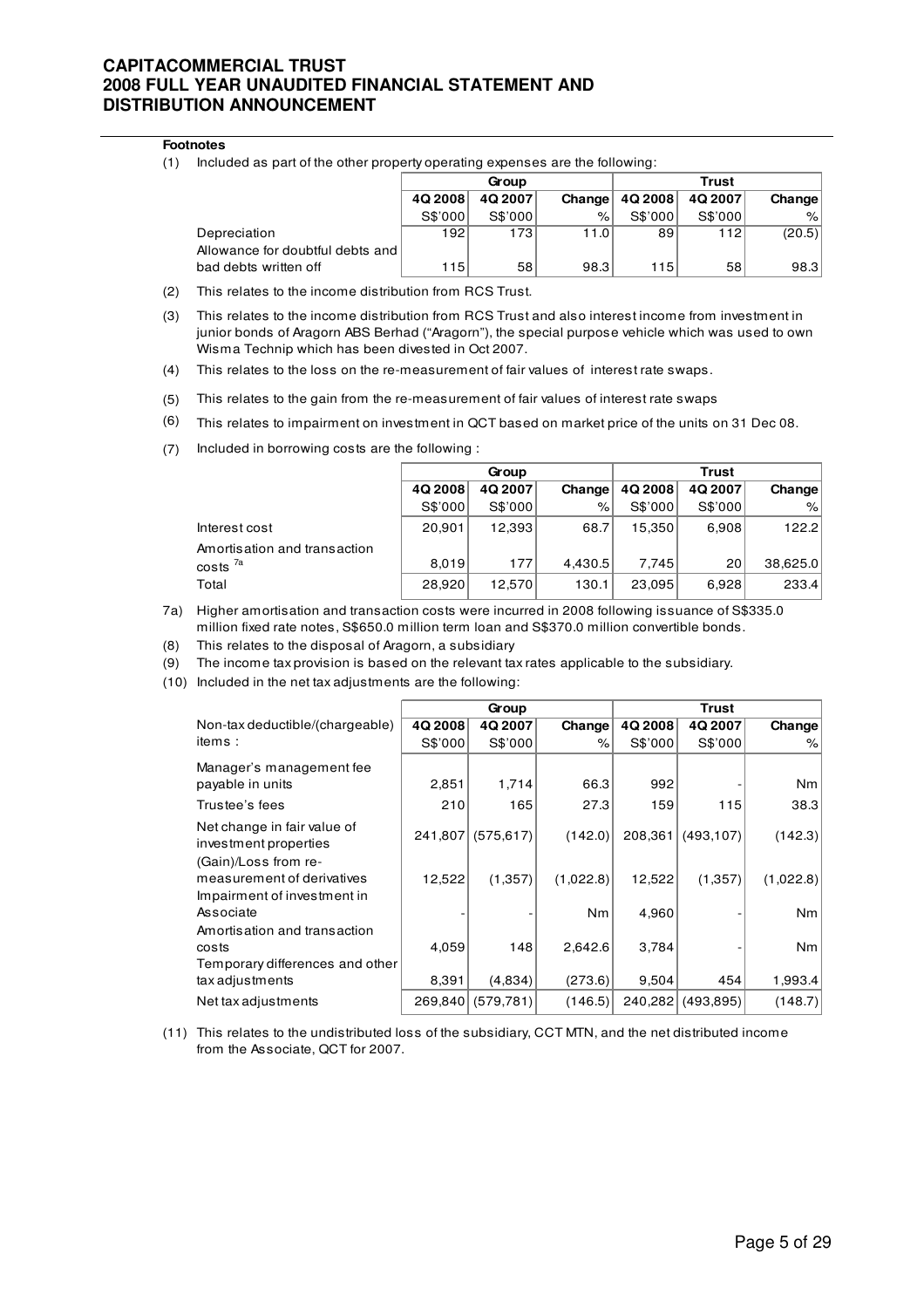#### **1(a)(ii) Statement of Total Return & Distribution Statement (FY 2008 vs FY 2007) (For a review of the performance, please refer to paragraph 8 on page 19-20)**

|                                                    |                      | Group                   |         |                         | <b>Trust</b>            |         |  |
|----------------------------------------------------|----------------------|-------------------------|---------|-------------------------|-------------------------|---------|--|
|                                                    | FY 2008              | FY 2007                 | Change  | FY 2008                 | FY 2007                 | Change  |  |
|                                                    | S\$'000              | S\$'000                 | %       | S\$'000                 | S\$'000                 | %       |  |
| <b>Statement of Total Return</b>                   |                      |                         |         |                         |                         |         |  |
| Gross rental income                                | 296,645              | 215,448                 | 37.7    | 184,966                 | 117,798                 | 57.0    |  |
| Car park income                                    | 16,317               | 15,984                  | 2.1     | 13,218                  | 13,053                  | 1.3     |  |
| Other income                                       | 22,323               | 8,646                   | 158.2   | 19,725                  | 6,279                   | 214.1   |  |
| <b>Gross revenue</b>                               | 335,285              | 240,078                 | 39.7    | 217,909                 | 137,130                 | 58.9    |  |
| Property management fees                           | (9, 102)             | (6,961)                 | 30.8    | (4, 593)                | (2,864)                 | 60.4    |  |
| Property tax                                       | (42, 353)            | (21,068)                | 101.0   | (29,006)                | (11, 316)               | 156.3   |  |
| Other property operating<br>express <sup>1</sup>   | (50, 359)            | (38,053)                | 32.3    | (31, 747)               | (22, 520)               | 41.0    |  |
| <b>Property operating</b><br>expenses              | (101, 814)           | (66,082)                | 54.1    | (65, 346)               | (36, 700)               | 78.1    |  |
| Net property income                                | 233,471              | 173,996                 | 34.2    | 152,563                 | 100,430                 | 51.9    |  |
| Interest income                                    | 1,092                | 1,224                   | (10.8)  | 1,038                   | 414                     | 150.7   |  |
| Investment income                                  | 319 2                |                         | Nm      | 62,127 3                | 55,967 3                | 11.0    |  |
| Other income                                       |                      | 428 4                   | (100.0) |                         | 428 4                   | (100.0) |  |
| Gain/(Loss) from re-<br>measurement of derivatives | 4,688 5              | $(6, 121)$ <sup>6</sup> | (176.6) | 4,688 5                 | $(6, 121)$ <sup>6</sup> | (176.6) |  |
| Impairment of investment in<br>Associate           |                      |                         |         | $(13,925)$ <sup>7</sup> |                         | Nm      |  |
| Manager's management fees                          | (16, 305)            | (13, 646)               | 19.5    | (8,965)                 | (7,085)                 | 26.5    |  |
| Trust expenses                                     | (15, 169)            | (5,823)                 | 160.5   | (14, 764)               | (4, 777)                | 209.1   |  |
| Borrowing costs <sup>8</sup>                       | (84, 062)            | (49, 293)               | 70.5    | (61, 249)               | (25, 792)               | 137.5   |  |
| Loss on disposal of subsidiary                     |                      | $(241)$ <sup>9</sup>    | (100.0) |                         |                         |         |  |
| Net income before share of<br>profit of associate  | 124,034              | 100,524                 | 23.4    | 121,513                 | 113,464                 | 7.1     |  |
| Share of profit of associate (net<br>of tax)       | 3,877                | 8,982                   | (56.8)  |                         |                         |         |  |
| Net income                                         | 127,911              | 109,506                 | 16.8    | 121,513                 | 113,464                 | 7.1     |  |
| Gain on sale of investment                         |                      | 625 10                  | (100.0) |                         |                         |         |  |
| property<br>Net change in fair value of            |                      |                         |         |                         |                         |         |  |
| investment properties                              | 203,798              | 1,305,837               | (84.4)  | 164,094                 | 1,135,910               | (85.6)  |  |
| Total return for the year<br>before tax            | 331,709              | 1,415,968               | (76.6)  | 285,607                 | 1,249,374               | (77.1)  |  |
| Income tax                                         | $(35)$ <sup>11</sup> | $(73)$ <sup>12</sup>    | (52.1)  | $(35)$ <sup>11</sup>    |                         | Nm      |  |
| Total return for the year<br>after tax             | 331,674              | 1,415,895               | (76.6)  | 285,572                 | 1,249,374               | (77.1)  |  |
| <b>Distribution Statement</b>                      |                      |                         |         |                         |                         |         |  |
| Total return for the year<br>before tax            | 331,709              | 1,415,968               | (76.6)  | 285,607                 | 1,249,374               | (77.1)  |  |
| Net tax adjustments <sup>13</sup>                  | (181, 505)           | (1, 298, 541)           | (86.0)  | (132, 477)              | (1, 128, 952)           | (88.3)  |  |
| Other adjustments                                  | 2,843 14             | 2,995 15                | (5.1)   | $(83)$ <sup>14</sup>    |                         | Nm      |  |
| Income available for                               |                      |                         |         |                         |                         |         |  |

**distribution to unitholders** 153,047 120,422 27.1 153,047 120,422 27.1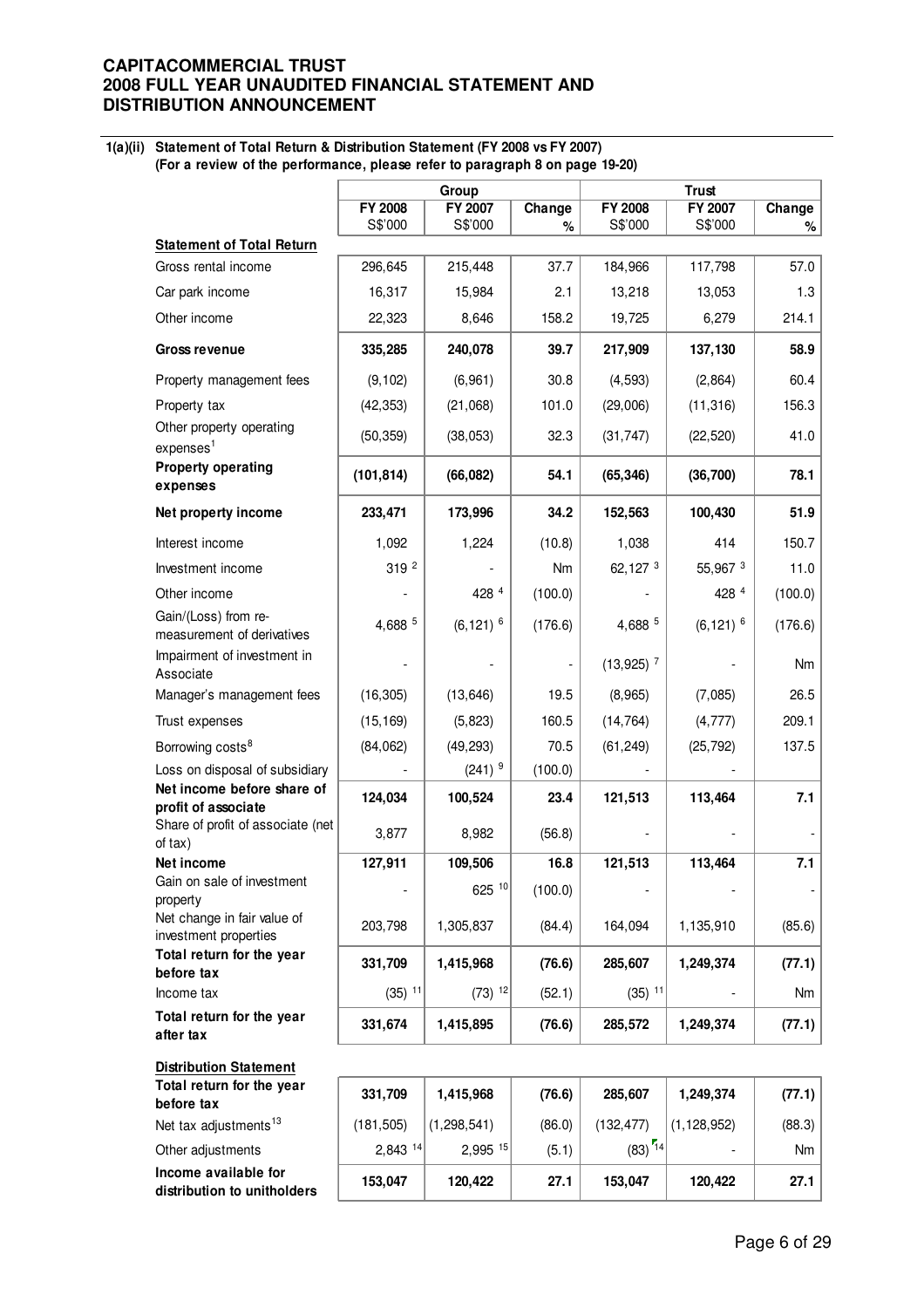#### **Footnotes**

(1) Included as part of the other property operating expenses are the following:

|                                                           | Group          |         |        | <b>Trust</b>   |         |        |
|-----------------------------------------------------------|----------------|---------|--------|----------------|---------|--------|
|                                                           | <b>FY 2008</b> | FY 2007 | Change | <b>FY 2008</b> | FY 2007 | Change |
|                                                           | S\$'000        | S\$'000 | %      | S\$'000        | S\$'000 | %      |
| Depreciation                                              | 648            | 442     | 46.6   | 332            | 218     | 52.3   |
| Allowance for doubtful debts<br>and bad debts written off | 213            | 58      | 267.2  | 213            | 58      | 267.2  |

- (2) This relates to the residual interest from a subsidiary, Aragorn.
- (3) This relates to the income distribution from RCS Trust and QCT, and interest income from investment in junior bonds of Aragorn.
- (4) This relates to the net proceeds received from liquidation of subsidiaries
- (5) This relates to the net gain on the re-measurement of fair values of interest rate swaps and the derivative liability arising on the convertible bonds.
- (6) This relates to loss from the re-measurement of fair values of interest rate swaps.
- (7) This relates to impairment on investment in QCT based on market price of the units on 31 Dec 08.
- (8) Included in borrowing costs are the following :

|                              | Group   |         |         | <b>Trust</b>   |         |          |
|------------------------------|---------|---------|---------|----------------|---------|----------|
|                              | FY 2008 | FY 2007 | Change  | <b>FY 2008</b> | FY 2007 | Change   |
|                              | S\$'000 | S\$'000 | %       | S\$'000        | S\$'000 | %        |
| Interest cost                | 66,818  | 48,386  | 38.1    | 44.818         | 25,697  | 74.4     |
| Amortisation and transaction |         |         |         |                |         |          |
| costs <sup>8a</sup>          | 17.244  | 907     | 1,801.2 | 16.431         | 95      | 17,195.8 |
| Total                        | 84,062  | 49,293  | 70.5    | 61,249         | 25,792  | 137.5    |

- (8a) Higher amortisation and transaction costs is incurred in 2008 following issuance of S\$335.0 million fixed rate notes, S\$650.0 million term loan and S\$370.0 million convertible bonds.
- (9) This relates to the disposal of Aragorn, a subsidiary.
- (10) Gain on sale of investment property held by Aragorn, a subsidiary.
- (11) Tax provision is made on the foreign interest income which has been remitted back to Singapore. No further income tax provision for the Trust is made as the distributable income to unitholders is based on 100% of taxable income available for distribution to unitholders.
- (12) The income tax provision is based on the relevant tax rates applicable to the subsidiary
- (13) Included in the net tax adjustments are the following:

|                                                                                                |                | Group                   |                           |                   |               |                           |
|------------------------------------------------------------------------------------------------|----------------|-------------------------|---------------------------|-------------------|---------------|---------------------------|
| Non-tax deductible/(chargeable)                                                                | <b>FY 2008</b> | FY 2007                 | Change                    | FY 2008           | FY 2007       | Change                    |
| items:                                                                                         | S\$'000        | S\$'000                 | %                         | S\$'000           | S\$'000       | %                         |
| Manager's management fee<br>payable in units (for RCS Trust)<br>Trustee's fees                 | 9,240<br>781   | 6,561<br>572            | 40.8<br>36.5              | 1,900<br>578      | 386           | Nm<br>49.7                |
| Net change in fair value of<br>investment properties<br>Net proceeds from liquidation of       |                | $(203,798)$ (1,305,837) | (84.4)                    | (164,094)         | (1, 135, 910) | (85.6)                    |
| subsidiaries                                                                                   |                | (428)                   | (100.0)                   |                   | (428)         | (100.0)                   |
| Loss/(Gain) from re-<br>measurement of derivatives<br>Impairment of investment in<br>Associate | (4,688)        | 6,121                   | (176.6)<br>N <sub>m</sub> | (4,688)<br>13,925 | 6,121         | (176.6)<br>N <sub>m</sub> |
| Amortisation and transaction<br>costs<br>Temporary differences and                             | 10,187         | 591                     | 1,623.7                   | 9,370             |               | Nm                        |
| other tax adjustments                                                                          | 6,773          | (6, 121)                | (210.7)                   | 10,532            | 879           | 1,098.2                   |
| Net tax adjustments                                                                            |                | (181,505) (1,298,541)   | (86.0)                    | (132, 477)        | (1, 128, 952) | (88.3)                    |

 $(14)$  This relates to the undistributed profit of the subsidiary, CCT MTN, and the net distributed income from the associate, QCT.

(15) This relates to the net loss of Aragorn and the gross distributed income received from QCT.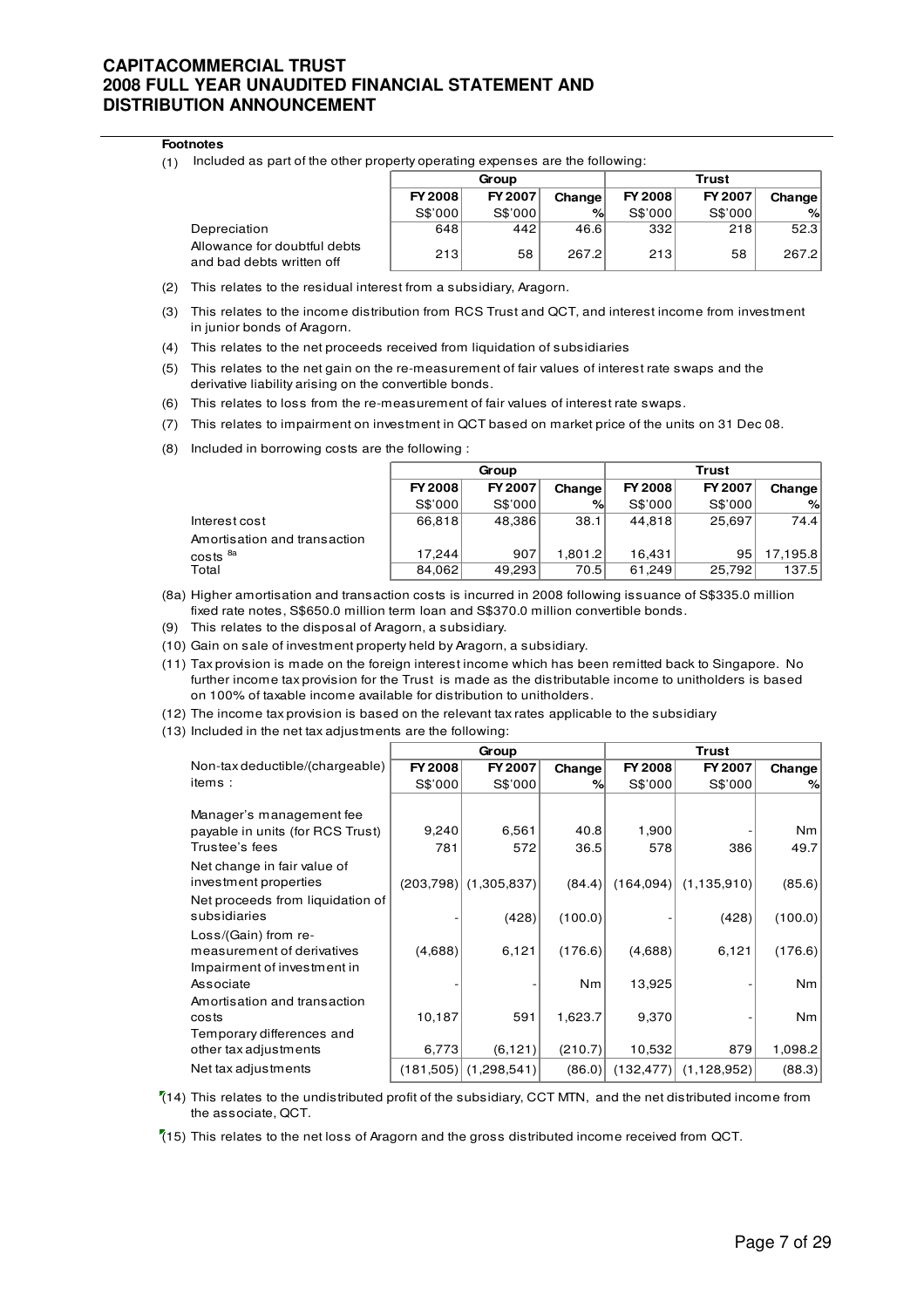# **1(b)(i) Balance Sheet as at 31 December 2008 vs 31 December 2007**

|                                          |                       | Group                    |                |                          | <b>Trust</b>             |             |
|------------------------------------------|-----------------------|--------------------------|----------------|--------------------------|--------------------------|-------------|
|                                          | $Dec-08$<br>S\$'000   | <b>Dec-07</b><br>S\$'000 | Change<br>$\%$ | <b>Dec-08</b><br>S\$'000 | <b>Dec-07</b><br>S\$'000 | Change<br>% |
| Non-current assets                       |                       |                          |                |                          |                          |             |
| Plant and equipment                      | 1,267                 | 1,094                    | 15.8           | 605                      | 596                      | 1.5         |
| Investment properties                    | 6,710,600 1           | 5,109,950                | 31.3           | 5,093,600 1              | 3,558,350                | 43.1        |
| Investment in subsidiary <sup>2</sup>    |                       |                          | Nm             |                          |                          | Nm          |
| Investment in associate <sup>3</sup>     | 63,886 3              | 64,605                   | (1.1)          | 44,925 3                 | 58,850                   | (23.7)      |
| Investment in joint venture              |                       |                          | Nm             | 801,886 4                | 794,692                  | 0.9         |
| Other investment                         | 10,212 5              | 7,763                    | 31.5           | 10,212 5                 | 7,763                    | 31.5        |
| Other asset                              |                       | 54,947 6                 | (100.0)        |                          | 54,947 6                 | (100.0)     |
| <b>Total non-current assets</b>          | 6,785,965             | 5,238,359                | 29.5           | 5,951,228                | 4,475,198                | 33.0        |
| <b>Current assets</b><br>Trade and other | 18,743 7              | 4,890                    | 283.3          | 27,749 7                 | 10,246                   | 170.8       |
| receivables<br>Cash and cash equivalents | 66,683 8              | 35,484                   | 87.9           | 62,232 8                 | 27,800                   | 123.9       |
| <b>Total current assets</b>              | 85,426                | 40,374                   | 111.6          | 89,981                   | 38,046                   | 136.5       |
|                                          |                       |                          |                |                          |                          |             |
| <b>Total assets</b>                      | 6,871,391             | 5,278,733                | 30.2           | 6,041,209                | 4,513,244                | 33.9        |
| <b>Current liabilities</b>               |                       |                          |                |                          |                          |             |
| Trade and other payables                 | $96,811$ <sup>9</sup> | 47,481                   | 103.9          | 70,185 <sup>9</sup>      | 25,197                   | 178.5       |
| Derivative liabilities <sup>10</sup>     | 26,140                | 10,478                   | 149.5          | 26,140                   | 10,478                   | 149.5       |
| Short-term borrowings <sup>11</sup>      | 696,042               | 162,100                  | 329.4          | 696,042                  | 162,100                  | 329.4       |
| Provision for taxation                   | 702                   | 666                      | 5.4            | 702                      | 666                      | 5.4         |
| <b>Total current liabilities</b>         | 819,695               | 220,725                  | 271.4          | 793,069                  | 198,441                  | 299.6       |
| <b>Non-current liabilities</b>           |                       |                          |                |                          |                          |             |
| Long-term borrowings <sup>12</sup>       | 1,514,830             | 1,097,456                | 38.0           | 645,624                  | 580,042                  | 11.3        |
| Long-term borrowings from<br>subsidiary  |                       |                          | Nm             | 335,000                  |                          | Nm          |
| Debt securities <sup>13</sup>            | 350,700               |                          | Nm             | 350,700                  |                          | Nm          |
| Other non-current liabilities            | 31,275 14             | 22,930                   | 36.4           | 21,049 14                | 11,843                   | 77.7        |
| <b>Total non-current</b><br>liabilities  | 1,896,805             | 1,120,386                | 69.3           | 1,352,373                | 591,885                  | 128.5       |
| <b>Total liabilities</b>                 | 2,716,500             | 1,341,111                | 102.6          | 2,145,442                | 790,326                  | 171.5       |
| Net assets                               | 4,154,891             | 3,937,622                | 5.5            | 3,895,767                | 3,722,918                | 4.6         |
| Represented by:                          |                       |                          |                |                          |                          |             |
| Unitholders' funds                       | 4,154,891             | 3,937,622                | 5.5            | 3,895,767                | 3,722,918                | 4.6         |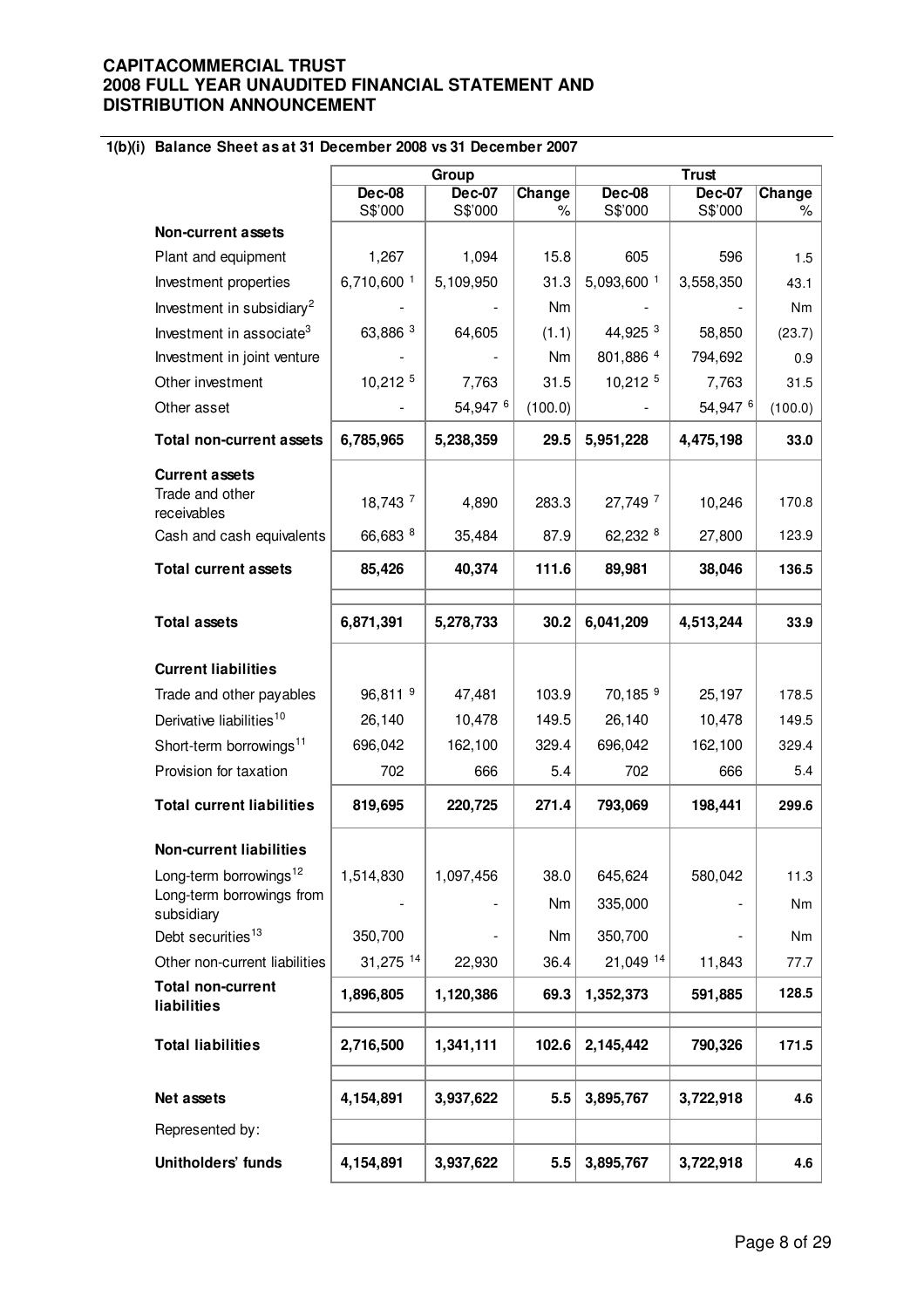#### **Footnotes**

- (1) The increase is primarily due to net increase in property values (between December 2007 and December 2008) based on the independent market valuations of the properties and acquisition of One George Street and Wilkie Edge.
- (2) This relates to the 100% investment in CCT MTN of \$1.
- (3) This relates to the 30% investment in QCT.
- (4) This relates to the 60% joint venture interest in RCS Trust.
- (5) This relates to the investment in MCDF.
- (6) This relates to progress payments for Wilkie Edge. It has been reclassified as an Investment Property on completion of the purchase in December 2008.
- (7) Included in the Trade and other receivables is the income support of S\$12.0 million due from the Guarantor ("CapitaLand Commercial Limited') in relation to 1 George Street.
- (8) The increase in cash and cash equivalents is due mainly to interim cash surplus reserved for income distribution.
- (9) The increase in Trade and other payables is due mainly to increase in interest accruals as a result of higher borrowings as compared to 31 December 2007.
- (10) This relates to the fair value of the interest rate swaps.
- (11) Increase in Short-term borrowings is due mainly to the \$580.0 million Silver Loft loan which has been reclassified as due within 12 months. As announced on 6 January 2009, CCT has entered into a facility agreement with DBS Bank Ltd, Standard Chartered Bank, United Overseas Bank Limited and The Bank of Tokyo-Mitsubishi UFJ, Ltd for a secured three-year term loan of up to S\$580 million to refinance the CMBS under Silver Loft.
- (12) Increase in due to additional borrowings from issuance of S\$335.0 million fixed rate notes, S\$650.0 million term loan, offset partially by the decrease in S\$580.0 million Silver Loft loan which has been reclassified as due within 12 months.
- (13) This relates to the debt portion of the S\$370.0 million convertible bonds issued.
- (14) Increase is due mainly to the tenants security deposits arising from the acquistion of 1 George Street and Wilkie Edge and new leases for other properties.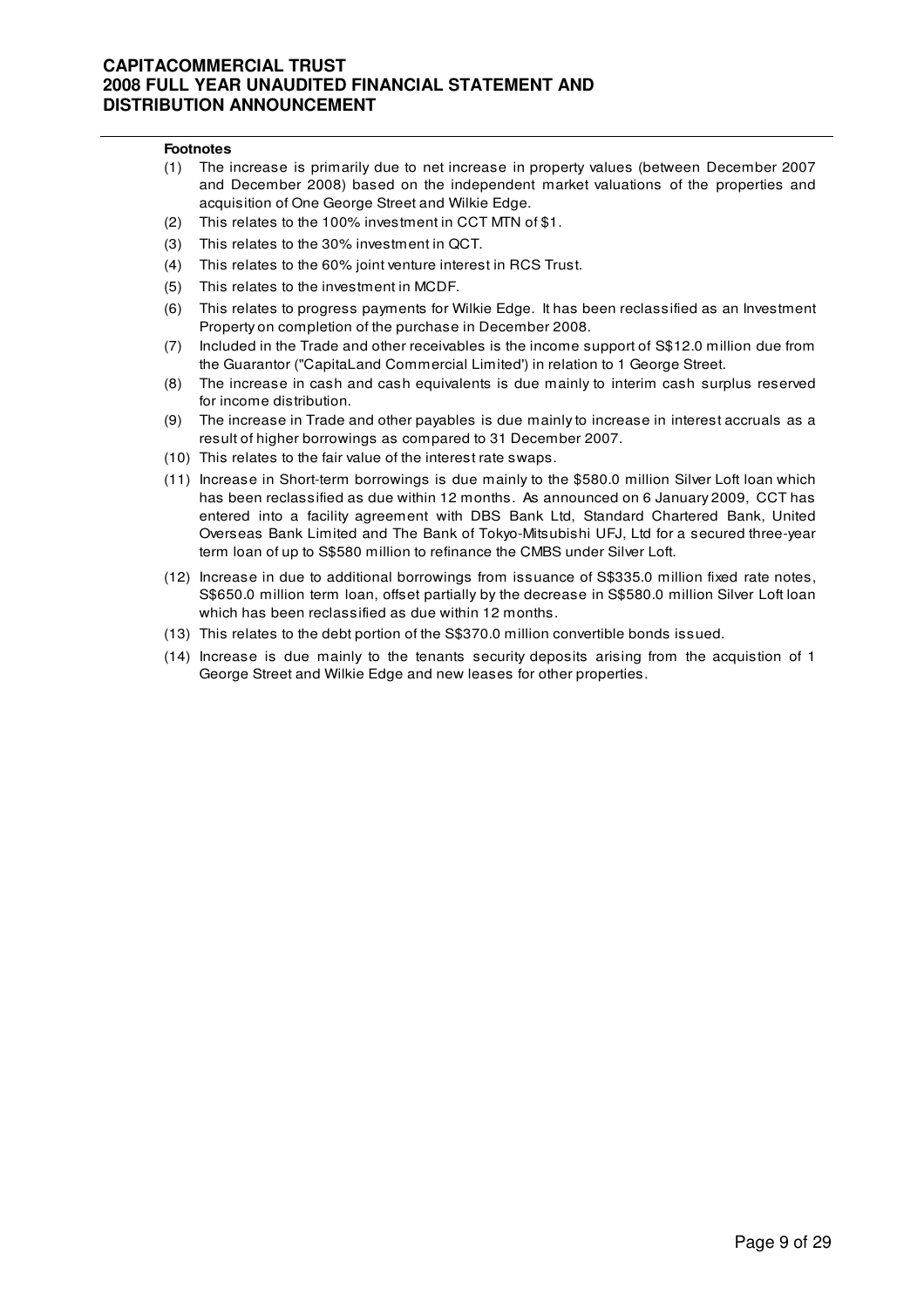#### **1(b)(ii) Aggregate amount of borrowings and debt securities**

|                                                                                                 |               | Group         |        |               | <b>Trust</b>  |           |  |
|-------------------------------------------------------------------------------------------------|---------------|---------------|--------|---------------|---------------|-----------|--|
|                                                                                                 | <b>Dec-08</b> | <b>Dec-07</b> | Change | <b>Dec-08</b> | <b>Dec-07</b> | Change    |  |
|                                                                                                 | S\$'000       | S\$'000       | $\%$   | S\$'000       | S\$'000       | %         |  |
| <b>Secured borrowings</b><br>Amount repayable after one<br>year<br>Less: Unamortised portion of | 1,185,800     | 1,099,642     | 7.8    | 650,000       | 580,042       | 12.1      |  |
| fees and expenses incurred<br>for debt raising exercise                                         | (5, 971)      | (2, 186)      | 173.1  | (4, 377)      |               | <b>Nm</b> |  |
|                                                                                                 | 1,179,829     | 1,097,456     | 7.5    | 645,623       | 580,042       | 11.3      |  |
| Amount repayable within one<br>year                                                             | 656,042       | 76,000        | 763.2  | 656,042       | 76,000        | 763.2     |  |
| Total                                                                                           | 1,835,871     | 1,173,456     | 56.4   | 1,301,665     | 656,042       | 98.4      |  |
| <b>Unsecured borrowings</b>                                                                     |               |               |        |               |               |           |  |
| Amount repayable after one<br>vear                                                              | 691,665       |               | Nm     | 691,665       |               | <b>Nm</b> |  |
| Less: Unamortised portion of<br>fees and expenses incurred<br>for debt raising exercise         | (5,964)       |               | Nm     | (5,964)       |               | Nm        |  |
|                                                                                                 | 685,701       |               | Nm     | 685,701       |               | Nm        |  |
| Amount repayable in one year<br>or less, or on demand                                           | 40,000        | 86,100        | (53.5) | 40,000        | 86,100        | (53.5)    |  |
| Total                                                                                           | 725,701       | 86,100        | 742.9  | 725,701       | 86,100        | 742.9     |  |
| Grand total                                                                                     | 2,561,572     | 1,259,556     | 103.4  | 2,027,366     | 742,142       | 173.2     |  |

#### **Details of any collaterals**

As security for the secured long term borrowings of S\$580.0 million, CCT has granted in favour of the lender the following:

- (i) a mortgage over the Initial Investment Properties<sup>1</sup>;
- (ii) an assignment of the insurance policies relating to the Initial Investment Properties;
- (iii) an assignment of all the rights, interest and title of CCT in relation to each of the Share Sale and Purchase Agreements and Property Sale and Purchase Agreements;
- (iv) an assignment of the agreements relating to the management of the Initial Investment Properties;
- (v) an assignment and charge of the rental proceeds and tenancy agreements of units in the Initial Investment Properties; and
- (vi) a fixed and floating charge over certain assets of CCT relating to the Initial Investment Properties.

#### **Footnote**

(1) Initial Investment Properties refer to Capital Tower, 6 Battery Road, Starhub Centre, Robinson Point, Bugis Village, Golden Shoe Car Park and Market Street Car Park.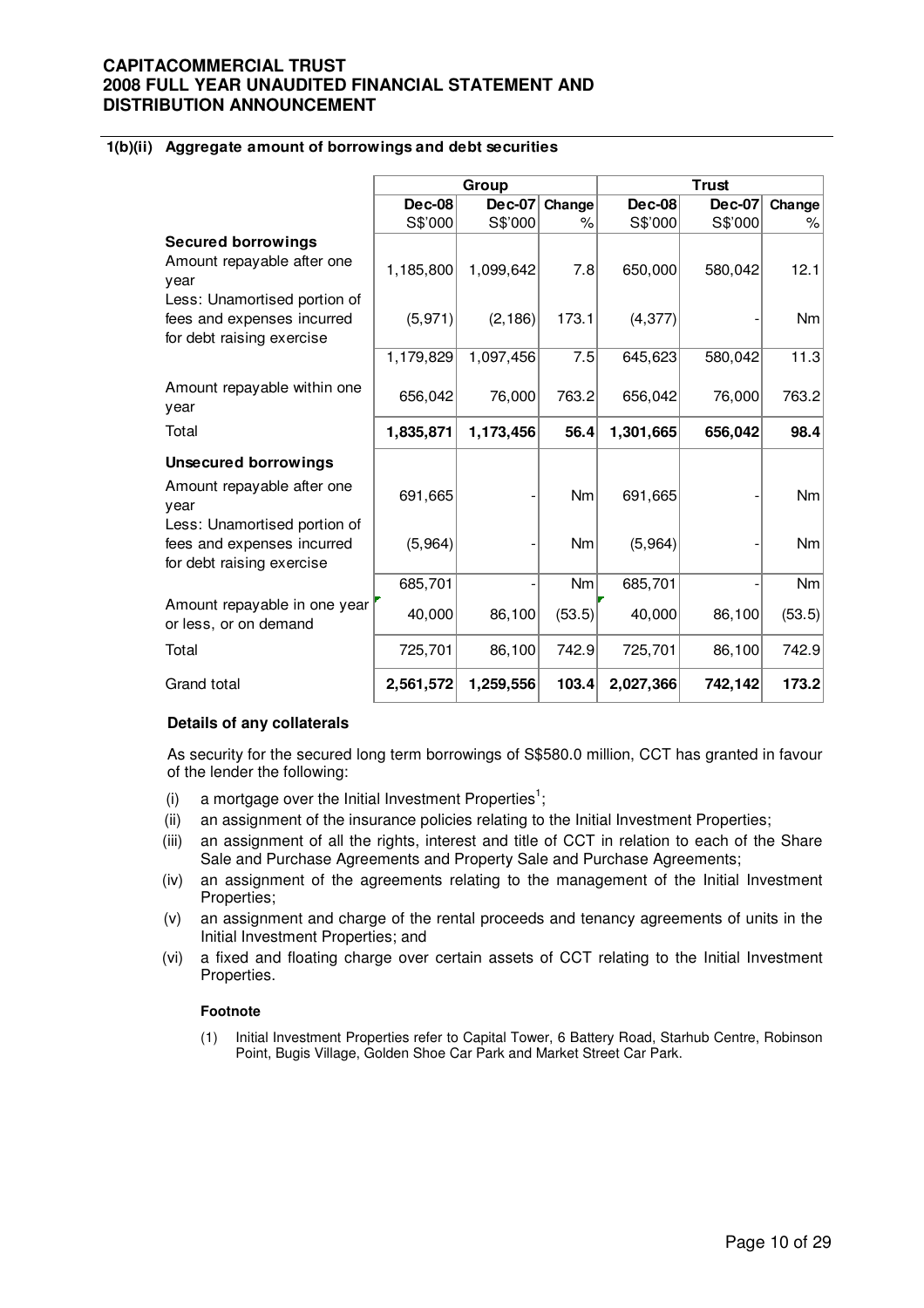As security for the secured long term borrowings of S\$866.0 million (CCT's 60% interest is S\$519.6 million), RCS Trust has granted in favour of the lender the following:

- (i) a mortgage over Raffles City which comprises Raffles City Tower, Raffles City Shopping Centre, Swissotel The Stamford, Fairmont Hotel and the Raffles City Convention Centre;
- (ii) an assignment of the insurance policies relating to Raffles City;
- (iii) an assignment of the agreements relating to the management of Raffles City;
- (iv) an assignment and charge of the rental proceeds and tenancy agreements of units in Raffles City; and
- (v) a fixed and floating charge over certain assets of RCS Trust relating to Raffles City.

As security for the short term borrowings of S\$76.0 million, CCT has granted in favour of the lender the legal assignment of the rental lease agreement of HSBC Building.

As security for the secured long term borrowings of S\$650.0 million, CCT has granted in favour of the lenders the following:

- (i) a mortgage over 1 George Street;
- (ii) an assignment of the insurance policies relating to 1 George Street;
- (iii) an assignment of all the rights, benefit, title and interest of CCT in relation to Property Sale Agreements and Tenancy Agreements (including Net Sale Proceeds and Rental Proceeds) and the Accounts relating to 1 George Street;
- (iv) an assignment of all the rights, benefit, title and interest of CCT in relation to the Net Property Yield Guarantee relating to 1 George Street;
- (v) a fixed and floating charge over all assets in connection with 1 George Street.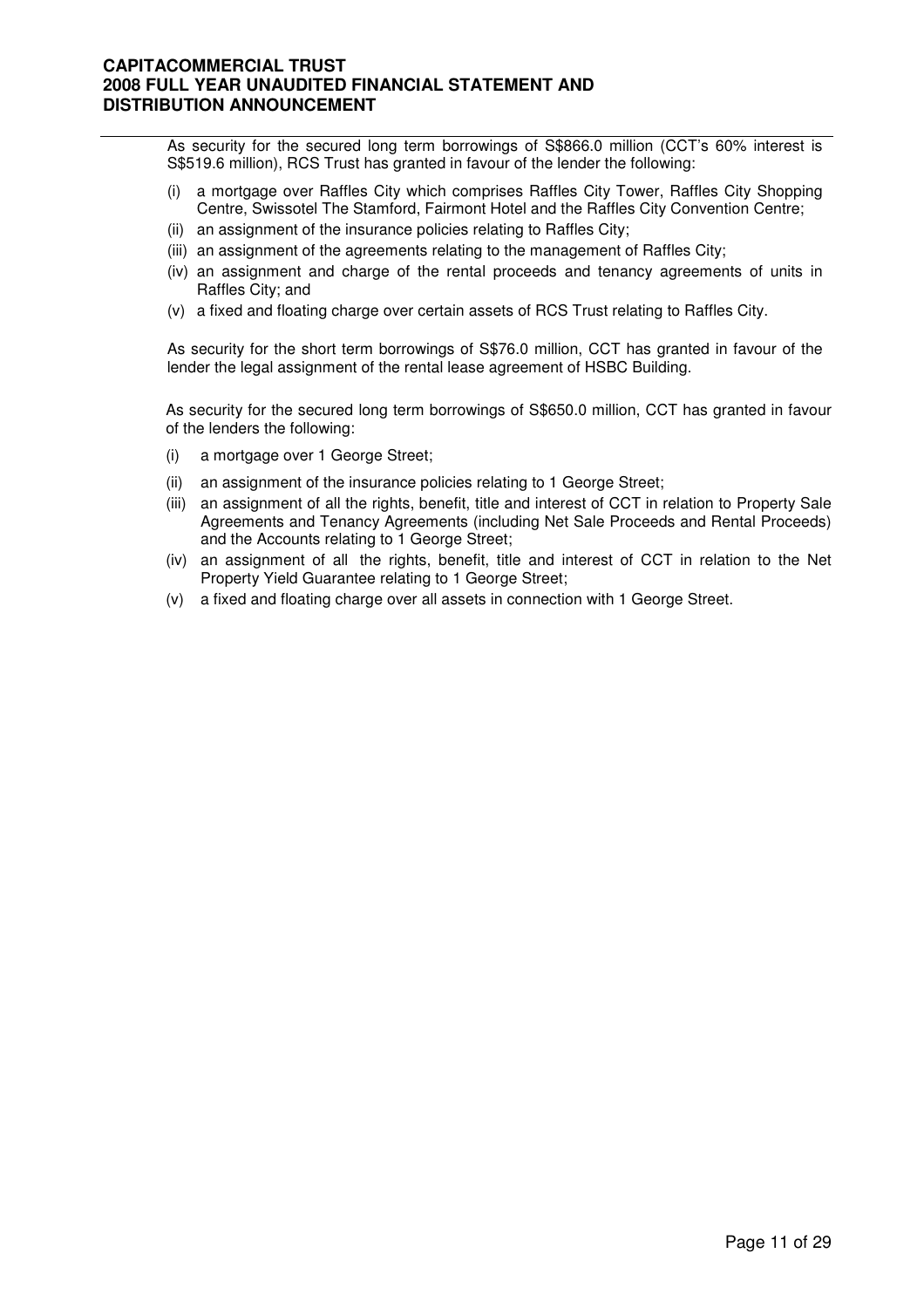#### **1(c)(i) Cash flow statement (4Q 2008 vs 4Q 2007)**

|                                                   | Group      |            |
|---------------------------------------------------|------------|------------|
|                                                   | 4Q 2008    | 4Q 2007    |
|                                                   | S\$'000    | S\$'000    |
| <b>Operating activities</b>                       |            |            |
| Total return for the period before tax            | (231, 879) | 610, 132   |
| <b>Adjustments for</b>                            |            |            |
| Allowance for doubtful receivables                | 115        | 58         |
| Amortisation of lease incentives                  | 438        | 104        |
| Borrowing costs                                   | 28,920     | 12,570     |
| Depreciation of plant and equipment               | 193        | 173        |
| Foreign exchange difference                       |            | (2, 167)   |
| Interest income                                   | (66)       | (318)      |
| (Gain)/Loss on re-measurement of derivatives      | 12,521     | (1, 357)   |
| Manager's management fees payable in units        | 2,852      | 1,714      |
| Share of profit of associate                      | (1, 207)   | (7, 725)   |
| Loss on disposal of subsidiary                    |            | 241        |
| Net change in fair value of investment properties | 241,807    | (575, 617) |
| Operating income before working capital changes   | 53,694     | 37,808     |
| Changes in working capital                        |            |            |
| Trade and other receivables                       | (7,032)    | 1,262      |
| Trade and other payables                          | 24,005     | 9,329      |
| Security deposits                                 | 363        | 1,066      |
| Cash generated from operations activities         | 71,030     | 49,465     |
| <b>Investing activities</b>                       |            |            |
| Capital expenditure on investment properties      | (9,590)    | (20, 647)  |
| Investment in MCDF                                |            | (4,922)    |
| Interest received                                 | 76         | 372        |
| Progress payment on Wilkie Edge                   | (87, 382)  | (52, 327)  |
| Purchase of plant and equipment                   | (416)      | (510)      |
| Cash flows from investing activities              | (97, 312)  | (78, 034)  |
| <b>Financing activities</b>                       |            |            |
| Borrowing costs paid                              | (22, 434)  | (12, 264)  |
| Proceeds from interest bearing borrowings         | 43,000     |            |
| Repayment of interest bearing borrowings          |            | (10, 389)  |
| Cash flows from financing activities              | 20,566     | (22, 653)  |
|                                                   |            |            |
| Decrease in cash and cash equivalents             | (5, 716)   | (51, 222)  |
| Cash and cash equivalents at beginning of period  | 72,399     | 86,706     |
| Cash and cash equivalents at end of period        | 66,683     | 35,484     |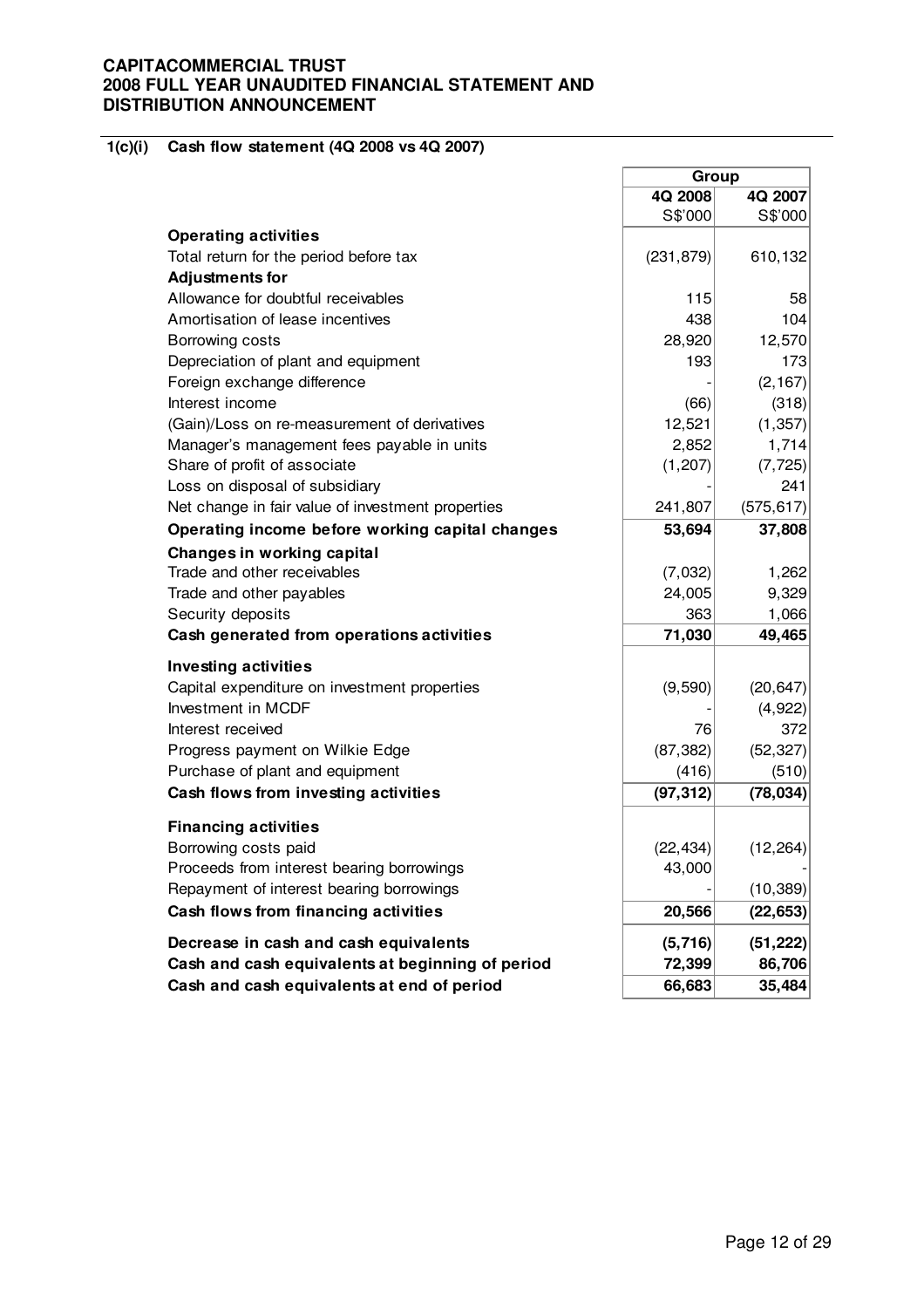#### **1(c)(ii) Cash flow statement (FY 2008 vs FY 2007)**

| FY 2008<br>S\$'000<br><b>Operating activities</b><br>Total return for the period before tax<br>331,709<br><b>Adjustments for</b><br>Allowance for doubtful receivable<br>213<br>Amortisation of lease incentives<br>523<br>84,062<br>Borrowing costs<br>Depreciation of plant and equipment<br>648<br>Foreign exchange difference<br>570<br>Gain on sale of investment property<br>Loss on disposal of subsidiary<br>Interest income<br>(1,092)<br>(Gain)/Loss on re-measurement of derivatives<br>(4,688)<br>Manager's management fees payable in units<br>9,240<br>(203, 798)<br>Net change in fair value of investment properties<br>Share of profit of associate<br>(3, 877)<br>Operating income before working capital changes<br>213,510<br>Changes in working capital<br>Trade and other receivables<br>(14, 607)<br>Trade and other payables<br>32,194<br>Security deposits<br>14,884<br>Cash generated from operations activities<br>245,981<br>Tax paid<br>Cash generated from operations activities<br>245,981<br><b>Investing activities</b><br>Capital expenditure on investment properties<br>(32, 748)<br>Investment in QCT<br>Investment in MCDF<br>(2, 448)<br>1,112<br>Interest received<br>Distribution received from associate<br>2,345<br>Net cash inflow from sale of investment properties<br>Net cash outflow from purchase of investment properties<br>(including acquisition costs)<br>(1, 166, 054)<br>Progress payment on purchase of Wilkie Edge<br>(130, 082)<br>Purchase of plant and equipment<br>(822)<br>Cash flows from investing activities<br>(1,328,697)<br><b>Financing activities</b><br>Borrowing costs paid<br>(77, 340)<br>Distribution to unitholders<br>(133, 845)<br>Issue expenses<br>Proceeds from interest bearing borrowings<br>1,041,200<br>Repayment of interest bearing borrowings<br>(86, 100)<br>Proceeds from issuance of convertible bonds<br>370,000<br>Cash flows from financing activities<br>1,113,915<br>Increase/(Decrease) in cash and cash equivalents<br>31,199<br>Cash and cash equivalents at beginning of year<br>35,484<br>66,683<br>Cash and cash equivalents at end of year | Group |             |
|-----------------------------------------------------------------------------------------------------------------------------------------------------------------------------------------------------------------------------------------------------------------------------------------------------------------------------------------------------------------------------------------------------------------------------------------------------------------------------------------------------------------------------------------------------------------------------------------------------------------------------------------------------------------------------------------------------------------------------------------------------------------------------------------------------------------------------------------------------------------------------------------------------------------------------------------------------------------------------------------------------------------------------------------------------------------------------------------------------------------------------------------------------------------------------------------------------------------------------------------------------------------------------------------------------------------------------------------------------------------------------------------------------------------------------------------------------------------------------------------------------------------------------------------------------------------------------------------------------------------------------------------------------------------------------------------------------------------------------------------------------------------------------------------------------------------------------------------------------------------------------------------------------------------------------------------------------------------------------------------------------------------------------------------------------------------------------------------------------------------------------------------------------|-------|-------------|
|                                                                                                                                                                                                                                                                                                                                                                                                                                                                                                                                                                                                                                                                                                                                                                                                                                                                                                                                                                                                                                                                                                                                                                                                                                                                                                                                                                                                                                                                                                                                                                                                                                                                                                                                                                                                                                                                                                                                                                                                                                                                                                                                                     |       | FY 2007     |
|                                                                                                                                                                                                                                                                                                                                                                                                                                                                                                                                                                                                                                                                                                                                                                                                                                                                                                                                                                                                                                                                                                                                                                                                                                                                                                                                                                                                                                                                                                                                                                                                                                                                                                                                                                                                                                                                                                                                                                                                                                                                                                                                                     |       | S\$'000     |
|                                                                                                                                                                                                                                                                                                                                                                                                                                                                                                                                                                                                                                                                                                                                                                                                                                                                                                                                                                                                                                                                                                                                                                                                                                                                                                                                                                                                                                                                                                                                                                                                                                                                                                                                                                                                                                                                                                                                                                                                                                                                                                                                                     |       |             |
|                                                                                                                                                                                                                                                                                                                                                                                                                                                                                                                                                                                                                                                                                                                                                                                                                                                                                                                                                                                                                                                                                                                                                                                                                                                                                                                                                                                                                                                                                                                                                                                                                                                                                                                                                                                                                                                                                                                                                                                                                                                                                                                                                     |       | 1,415,968   |
|                                                                                                                                                                                                                                                                                                                                                                                                                                                                                                                                                                                                                                                                                                                                                                                                                                                                                                                                                                                                                                                                                                                                                                                                                                                                                                                                                                                                                                                                                                                                                                                                                                                                                                                                                                                                                                                                                                                                                                                                                                                                                                                                                     |       |             |
|                                                                                                                                                                                                                                                                                                                                                                                                                                                                                                                                                                                                                                                                                                                                                                                                                                                                                                                                                                                                                                                                                                                                                                                                                                                                                                                                                                                                                                                                                                                                                                                                                                                                                                                                                                                                                                                                                                                                                                                                                                                                                                                                                     |       | 58          |
|                                                                                                                                                                                                                                                                                                                                                                                                                                                                                                                                                                                                                                                                                                                                                                                                                                                                                                                                                                                                                                                                                                                                                                                                                                                                                                                                                                                                                                                                                                                                                                                                                                                                                                                                                                                                                                                                                                                                                                                                                                                                                                                                                     |       | 465         |
|                                                                                                                                                                                                                                                                                                                                                                                                                                                                                                                                                                                                                                                                                                                                                                                                                                                                                                                                                                                                                                                                                                                                                                                                                                                                                                                                                                                                                                                                                                                                                                                                                                                                                                                                                                                                                                                                                                                                                                                                                                                                                                                                                     |       | 49,293      |
|                                                                                                                                                                                                                                                                                                                                                                                                                                                                                                                                                                                                                                                                                                                                                                                                                                                                                                                                                                                                                                                                                                                                                                                                                                                                                                                                                                                                                                                                                                                                                                                                                                                                                                                                                                                                                                                                                                                                                                                                                                                                                                                                                     |       | 442         |
|                                                                                                                                                                                                                                                                                                                                                                                                                                                                                                                                                                                                                                                                                                                                                                                                                                                                                                                                                                                                                                                                                                                                                                                                                                                                                                                                                                                                                                                                                                                                                                                                                                                                                                                                                                                                                                                                                                                                                                                                                                                                                                                                                     |       | (381)       |
|                                                                                                                                                                                                                                                                                                                                                                                                                                                                                                                                                                                                                                                                                                                                                                                                                                                                                                                                                                                                                                                                                                                                                                                                                                                                                                                                                                                                                                                                                                                                                                                                                                                                                                                                                                                                                                                                                                                                                                                                                                                                                                                                                     |       | (625)       |
|                                                                                                                                                                                                                                                                                                                                                                                                                                                                                                                                                                                                                                                                                                                                                                                                                                                                                                                                                                                                                                                                                                                                                                                                                                                                                                                                                                                                                                                                                                                                                                                                                                                                                                                                                                                                                                                                                                                                                                                                                                                                                                                                                     |       | 241         |
|                                                                                                                                                                                                                                                                                                                                                                                                                                                                                                                                                                                                                                                                                                                                                                                                                                                                                                                                                                                                                                                                                                                                                                                                                                                                                                                                                                                                                                                                                                                                                                                                                                                                                                                                                                                                                                                                                                                                                                                                                                                                                                                                                     |       | (1, 224)    |
|                                                                                                                                                                                                                                                                                                                                                                                                                                                                                                                                                                                                                                                                                                                                                                                                                                                                                                                                                                                                                                                                                                                                                                                                                                                                                                                                                                                                                                                                                                                                                                                                                                                                                                                                                                                                                                                                                                                                                                                                                                                                                                                                                     |       | 6,121       |
|                                                                                                                                                                                                                                                                                                                                                                                                                                                                                                                                                                                                                                                                                                                                                                                                                                                                                                                                                                                                                                                                                                                                                                                                                                                                                                                                                                                                                                                                                                                                                                                                                                                                                                                                                                                                                                                                                                                                                                                                                                                                                                                                                     |       | 6,561       |
|                                                                                                                                                                                                                                                                                                                                                                                                                                                                                                                                                                                                                                                                                                                                                                                                                                                                                                                                                                                                                                                                                                                                                                                                                                                                                                                                                                                                                                                                                                                                                                                                                                                                                                                                                                                                                                                                                                                                                                                                                                                                                                                                                     |       | (1,305,837) |
|                                                                                                                                                                                                                                                                                                                                                                                                                                                                                                                                                                                                                                                                                                                                                                                                                                                                                                                                                                                                                                                                                                                                                                                                                                                                                                                                                                                                                                                                                                                                                                                                                                                                                                                                                                                                                                                                                                                                                                                                                                                                                                                                                     |       | (8,982)     |
|                                                                                                                                                                                                                                                                                                                                                                                                                                                                                                                                                                                                                                                                                                                                                                                                                                                                                                                                                                                                                                                                                                                                                                                                                                                                                                                                                                                                                                                                                                                                                                                                                                                                                                                                                                                                                                                                                                                                                                                                                                                                                                                                                     |       | 162,100     |
|                                                                                                                                                                                                                                                                                                                                                                                                                                                                                                                                                                                                                                                                                                                                                                                                                                                                                                                                                                                                                                                                                                                                                                                                                                                                                                                                                                                                                                                                                                                                                                                                                                                                                                                                                                                                                                                                                                                                                                                                                                                                                                                                                     |       |             |
|                                                                                                                                                                                                                                                                                                                                                                                                                                                                                                                                                                                                                                                                                                                                                                                                                                                                                                                                                                                                                                                                                                                                                                                                                                                                                                                                                                                                                                                                                                                                                                                                                                                                                                                                                                                                                                                                                                                                                                                                                                                                                                                                                     |       | 425         |
|                                                                                                                                                                                                                                                                                                                                                                                                                                                                                                                                                                                                                                                                                                                                                                                                                                                                                                                                                                                                                                                                                                                                                                                                                                                                                                                                                                                                                                                                                                                                                                                                                                                                                                                                                                                                                                                                                                                                                                                                                                                                                                                                                     |       | 13,253      |
|                                                                                                                                                                                                                                                                                                                                                                                                                                                                                                                                                                                                                                                                                                                                                                                                                                                                                                                                                                                                                                                                                                                                                                                                                                                                                                                                                                                                                                                                                                                                                                                                                                                                                                                                                                                                                                                                                                                                                                                                                                                                                                                                                     |       | 1,981       |
|                                                                                                                                                                                                                                                                                                                                                                                                                                                                                                                                                                                                                                                                                                                                                                                                                                                                                                                                                                                                                                                                                                                                                                                                                                                                                                                                                                                                                                                                                                                                                                                                                                                                                                                                                                                                                                                                                                                                                                                                                                                                                                                                                     |       | 177,759     |
|                                                                                                                                                                                                                                                                                                                                                                                                                                                                                                                                                                                                                                                                                                                                                                                                                                                                                                                                                                                                                                                                                                                                                                                                                                                                                                                                                                                                                                                                                                                                                                                                                                                                                                                                                                                                                                                                                                                                                                                                                                                                                                                                                     |       | (119)       |
|                                                                                                                                                                                                                                                                                                                                                                                                                                                                                                                                                                                                                                                                                                                                                                                                                                                                                                                                                                                                                                                                                                                                                                                                                                                                                                                                                                                                                                                                                                                                                                                                                                                                                                                                                                                                                                                                                                                                                                                                                                                                                                                                                     |       | 177,640     |
|                                                                                                                                                                                                                                                                                                                                                                                                                                                                                                                                                                                                                                                                                                                                                                                                                                                                                                                                                                                                                                                                                                                                                                                                                                                                                                                                                                                                                                                                                                                                                                                                                                                                                                                                                                                                                                                                                                                                                                                                                                                                                                                                                     |       |             |
|                                                                                                                                                                                                                                                                                                                                                                                                                                                                                                                                                                                                                                                                                                                                                                                                                                                                                                                                                                                                                                                                                                                                                                                                                                                                                                                                                                                                                                                                                                                                                                                                                                                                                                                                                                                                                                                                                                                                                                                                                                                                                                                                                     |       | (43, 821)   |
|                                                                                                                                                                                                                                                                                                                                                                                                                                                                                                                                                                                                                                                                                                                                                                                                                                                                                                                                                                                                                                                                                                                                                                                                                                                                                                                                                                                                                                                                                                                                                                                                                                                                                                                                                                                                                                                                                                                                                                                                                                                                                                                                                     |       | (29, 886)   |
|                                                                                                                                                                                                                                                                                                                                                                                                                                                                                                                                                                                                                                                                                                                                                                                                                                                                                                                                                                                                                                                                                                                                                                                                                                                                                                                                                                                                                                                                                                                                                                                                                                                                                                                                                                                                                                                                                                                                                                                                                                                                                                                                                     |       | (7,763)     |
|                                                                                                                                                                                                                                                                                                                                                                                                                                                                                                                                                                                                                                                                                                                                                                                                                                                                                                                                                                                                                                                                                                                                                                                                                                                                                                                                                                                                                                                                                                                                                                                                                                                                                                                                                                                                                                                                                                                                                                                                                                                                                                                                                     |       | 1,206       |
|                                                                                                                                                                                                                                                                                                                                                                                                                                                                                                                                                                                                                                                                                                                                                                                                                                                                                                                                                                                                                                                                                                                                                                                                                                                                                                                                                                                                                                                                                                                                                                                                                                                                                                                                                                                                                                                                                                                                                                                                                                                                                                                                                     |       | 1,125       |
|                                                                                                                                                                                                                                                                                                                                                                                                                                                                                                                                                                                                                                                                                                                                                                                                                                                                                                                                                                                                                                                                                                                                                                                                                                                                                                                                                                                                                                                                                                                                                                                                                                                                                                                                                                                                                                                                                                                                                                                                                                                                                                                                                     |       | 52,665      |
|                                                                                                                                                                                                                                                                                                                                                                                                                                                                                                                                                                                                                                                                                                                                                                                                                                                                                                                                                                                                                                                                                                                                                                                                                                                                                                                                                                                                                                                                                                                                                                                                                                                                                                                                                                                                                                                                                                                                                                                                                                                                                                                                                     |       |             |
|                                                                                                                                                                                                                                                                                                                                                                                                                                                                                                                                                                                                                                                                                                                                                                                                                                                                                                                                                                                                                                                                                                                                                                                                                                                                                                                                                                                                                                                                                                                                                                                                                                                                                                                                                                                                                                                                                                                                                                                                                                                                                                                                                     |       |             |
|                                                                                                                                                                                                                                                                                                                                                                                                                                                                                                                                                                                                                                                                                                                                                                                                                                                                                                                                                                                                                                                                                                                                                                                                                                                                                                                                                                                                                                                                                                                                                                                                                                                                                                                                                                                                                                                                                                                                                                                                                                                                                                                                                     |       | (54, 947)   |
|                                                                                                                                                                                                                                                                                                                                                                                                                                                                                                                                                                                                                                                                                                                                                                                                                                                                                                                                                                                                                                                                                                                                                                                                                                                                                                                                                                                                                                                                                                                                                                                                                                                                                                                                                                                                                                                                                                                                                                                                                                                                                                                                                     |       | (660)       |
|                                                                                                                                                                                                                                                                                                                                                                                                                                                                                                                                                                                                                                                                                                                                                                                                                                                                                                                                                                                                                                                                                                                                                                                                                                                                                                                                                                                                                                                                                                                                                                                                                                                                                                                                                                                                                                                                                                                                                                                                                                                                                                                                                     |       | (82,081)    |
|                                                                                                                                                                                                                                                                                                                                                                                                                                                                                                                                                                                                                                                                                                                                                                                                                                                                                                                                                                                                                                                                                                                                                                                                                                                                                                                                                                                                                                                                                                                                                                                                                                                                                                                                                                                                                                                                                                                                                                                                                                                                                                                                                     |       |             |
|                                                                                                                                                                                                                                                                                                                                                                                                                                                                                                                                                                                                                                                                                                                                                                                                                                                                                                                                                                                                                                                                                                                                                                                                                                                                                                                                                                                                                                                                                                                                                                                                                                                                                                                                                                                                                                                                                                                                                                                                                                                                                                                                                     |       | (48, 572)   |
|                                                                                                                                                                                                                                                                                                                                                                                                                                                                                                                                                                                                                                                                                                                                                                                                                                                                                                                                                                                                                                                                                                                                                                                                                                                                                                                                                                                                                                                                                                                                                                                                                                                                                                                                                                                                                                                                                                                                                                                                                                                                                                                                                     |       | (95, 849)   |
|                                                                                                                                                                                                                                                                                                                                                                                                                                                                                                                                                                                                                                                                                                                                                                                                                                                                                                                                                                                                                                                                                                                                                                                                                                                                                                                                                                                                                                                                                                                                                                                                                                                                                                                                                                                                                                                                                                                                                                                                                                                                                                                                                     |       | (288)       |
|                                                                                                                                                                                                                                                                                                                                                                                                                                                                                                                                                                                                                                                                                                                                                                                                                                                                                                                                                                                                                                                                                                                                                                                                                                                                                                                                                                                                                                                                                                                                                                                                                                                                                                                                                                                                                                                                                                                                                                                                                                                                                                                                                     |       | 42,711      |
|                                                                                                                                                                                                                                                                                                                                                                                                                                                                                                                                                                                                                                                                                                                                                                                                                                                                                                                                                                                                                                                                                                                                                                                                                                                                                                                                                                                                                                                                                                                                                                                                                                                                                                                                                                                                                                                                                                                                                                                                                                                                                                                                                     |       |             |
|                                                                                                                                                                                                                                                                                                                                                                                                                                                                                                                                                                                                                                                                                                                                                                                                                                                                                                                                                                                                                                                                                                                                                                                                                                                                                                                                                                                                                                                                                                                                                                                                                                                                                                                                                                                                                                                                                                                                                                                                                                                                                                                                                     |       |             |
|                                                                                                                                                                                                                                                                                                                                                                                                                                                                                                                                                                                                                                                                                                                                                                                                                                                                                                                                                                                                                                                                                                                                                                                                                                                                                                                                                                                                                                                                                                                                                                                                                                                                                                                                                                                                                                                                                                                                                                                                                                                                                                                                                     |       | (101, 998)  |
|                                                                                                                                                                                                                                                                                                                                                                                                                                                                                                                                                                                                                                                                                                                                                                                                                                                                                                                                                                                                                                                                                                                                                                                                                                                                                                                                                                                                                                                                                                                                                                                                                                                                                                                                                                                                                                                                                                                                                                                                                                                                                                                                                     |       | (6, 439)    |
|                                                                                                                                                                                                                                                                                                                                                                                                                                                                                                                                                                                                                                                                                                                                                                                                                                                                                                                                                                                                                                                                                                                                                                                                                                                                                                                                                                                                                                                                                                                                                                                                                                                                                                                                                                                                                                                                                                                                                                                                                                                                                                                                                     |       | 41,923      |
|                                                                                                                                                                                                                                                                                                                                                                                                                                                                                                                                                                                                                                                                                                                                                                                                                                                                                                                                                                                                                                                                                                                                                                                                                                                                                                                                                                                                                                                                                                                                                                                                                                                                                                                                                                                                                                                                                                                                                                                                                                                                                                                                                     |       | 35,484      |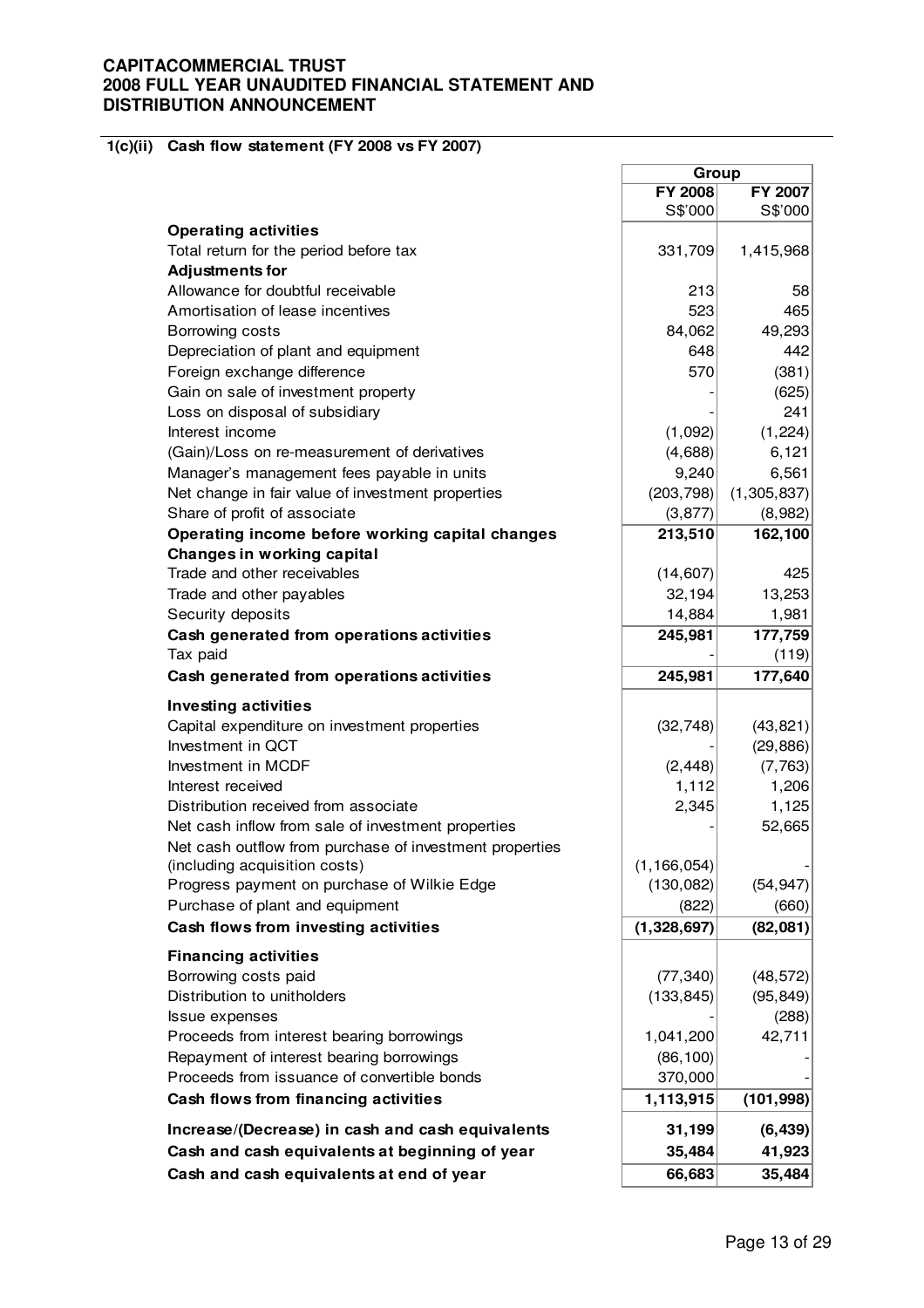# **1(d)(i) Statement of changes in unitholders' funds (4Q 2008 vs 4Q 2007)**

|                                                                    | Group      |           |            | <b>Trust</b> |  |
|--------------------------------------------------------------------|------------|-----------|------------|--------------|--|
|                                                                    | 4Q 2008    | 4Q 2007   | 4Q 2008    | 4Q 2007      |  |
|                                                                    | S\$'000    | S\$'000   | S\$'000    | S\$'000      |  |
| Balance as at beginning of period                                  | 4,382,760  | 3,326,394 | 4,093,988  | 3,194,922    |  |
| <b>Operations</b>                                                  |            |           |            |              |  |
| Net (decrease)/increase in net assets<br>resulting from operations | (231, 879) | 610,579   | (202, 318) | 526,360      |  |
| Unitholders' transactions                                          |            |           |            |              |  |
| Creation of new units:                                             |            |           |            |              |  |
| - Acquisition fee                                                  | 1,370      |           | 1,370      |              |  |
| - Manager's management fee                                         | 2,727      | 1,636     | 2,727      | 1,636        |  |
| Net increase in net assets resulting                               |            |           |            |              |  |
| from unitholders' transactions                                     | 4,097      | 1,636     | 4,097      | 1,636        |  |
| Movement in translation reserve                                    |            |           |            |              |  |
| Share of reserves of associates                                    |            | (345)     |            |              |  |
| <b>Translation reserve</b>                                         | (87)       | (642)     |            |              |  |
| Net increase in net assets resulting                               |            |           |            |              |  |
| from movement in translation<br>reserves                           | (87)       | (987)     |            |              |  |
| Total (decrease)/increase in net assets                            | (227, 869) | 611,228   | (198, 221) | 527,996      |  |
| Balance as at end of period                                        | 4,154,891  | 3,937,622 | 3,895,767  | 3,722,918    |  |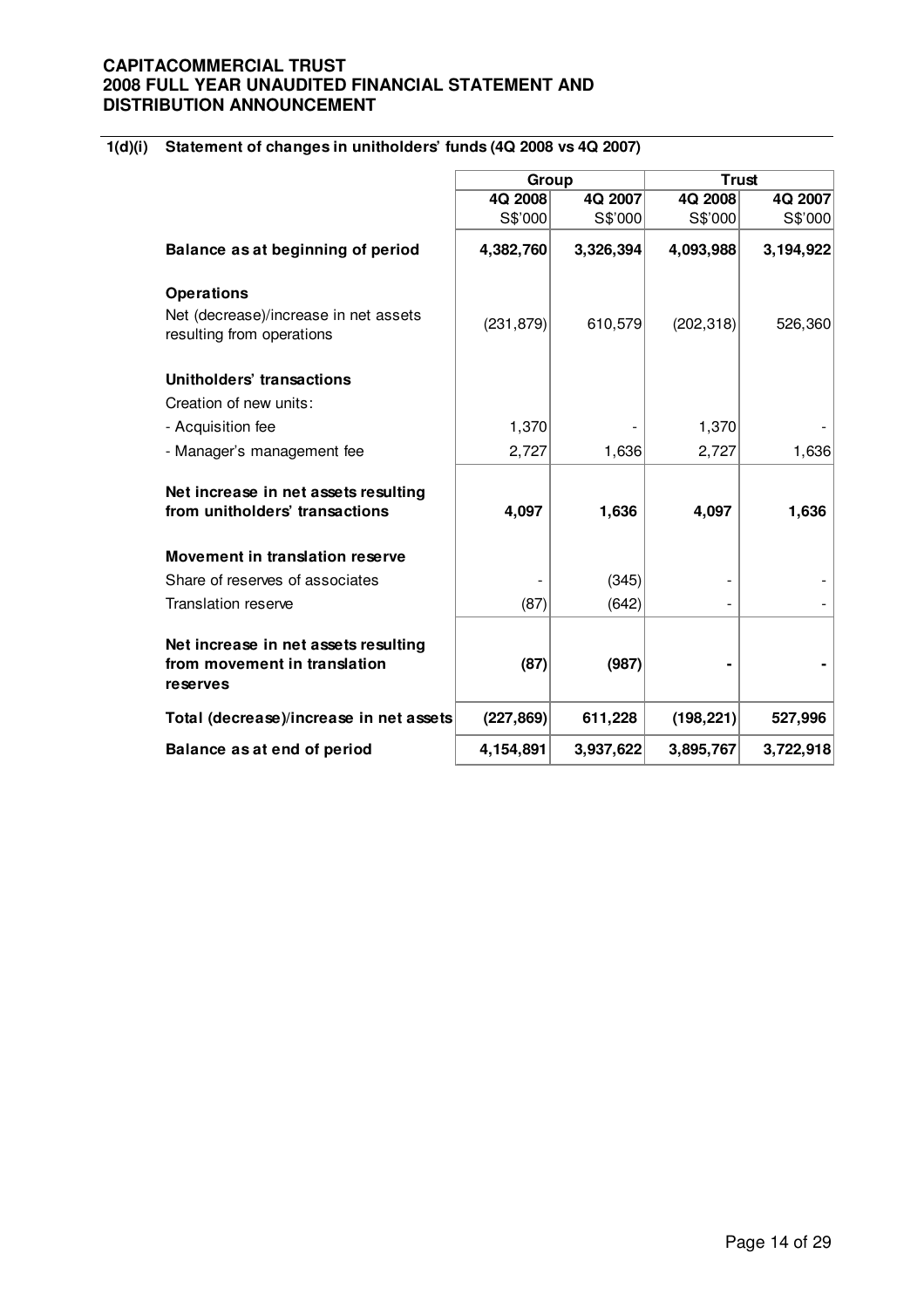# **1(d)(ii) Statement of changes in unitholders' funds (FY 2008 vs FY 2007)**

|                                                                                  | Group          |                | <b>Trust</b>   |           |
|----------------------------------------------------------------------------------|----------------|----------------|----------------|-----------|
|                                                                                  | <b>FY 2008</b> | <b>FY 2007</b> | <b>FY 2008</b> | FY 2007   |
|                                                                                  | S\$'000        | S\$'000        | S\$'000        | S\$'000   |
| Balance as at beginning of year                                                  | 3,937,622      | 2,612,414      | 3,722,918      | 2,563,034 |
| <b>Operations</b>                                                                |                |                |                |           |
| Net increase in net assets resulting from<br>operations                          | 331,674        | 1,415,895      | 285,572        | 1,249,374 |
| Unitholders' transactions                                                        |                |                |                |           |
| Creation of new units:                                                           |                |                |                |           |
| - Acquisition fee                                                                | 13,020         |                | 13,020         |           |
| - Manager's management fee                                                       | 8,102          | 6,359          | 8,102          | 6,359     |
| Distributions to unitholders                                                     | (133, 845)     | (95, 849)      | (133, 845)     | (95, 849) |
| Net decrease in net assets resulting<br>from unitholders' transactions           | (112, 723)     | (89, 490)      | (112, 723)     | (89, 490) |
| Movement in translation reserve                                                  |                |                |                |           |
| Share of reserves of associates                                                  | 98             | (802)          |                |           |
| Translation reserve                                                              | (1,780)        | (395)          |                |           |
| Net decrease in net assets resulting<br>from movement in translation<br>reserves | (1,682)        | (1, 197)       |                |           |
| Total increase in net assets                                                     | 217,269        | 1,325,208      | 172,849        | 1,159,884 |
| Balance as at end of year                                                        | 4,154,891      | 3,937,622      | 3,895,767      | 3,722,918 |

#### **Convertible Bonds**

CCT has issued the following convertible bonds which remained outstanding as at 31 December 2008:

- S\$370.0 million of Convertible Bonds due in 2013 which are convertible by holders into units of CCT at any time on or after 21 May 2008 at the adjusted conversion price of \$2.6033 per unit;

There has been no conversion of any of the above convertible bonds since the date of their issue.

Assuming the bonds are fully converted based on the conversion price, the number of new units to be issued would be 138,255,736, representing 9.9% of the total number of CCT units in issue as at 31 December 2008.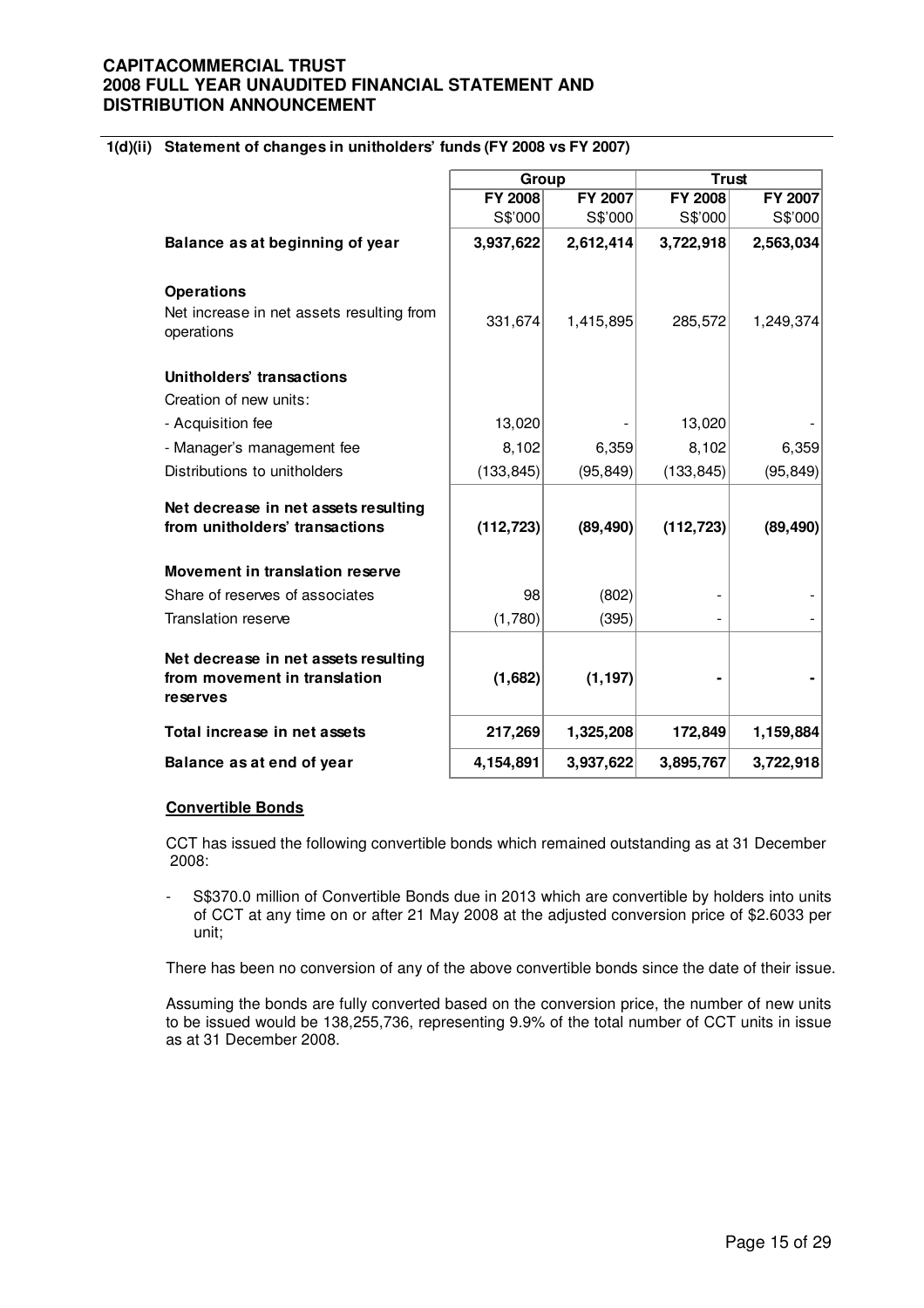# **1(e)(i) Details of any change in the units (4Q 2008 vs 4Q 2007)**

|                                                                                                                           | <b>Group and Trust</b> |                  |
|---------------------------------------------------------------------------------------------------------------------------|------------------------|------------------|
|                                                                                                                           | 4Q 2008<br>Units       | 4Q 2007<br>Units |
| Balance as at beginning of period<br>Issue of new units:                                                                  | 1,393,357,852          | 1,384,094,924    |
| - in settlement of the acquisition fee for acquiring<br>Wilkie Edge                                                       | 1,862,258              |                  |
| - in settlement of the manager's management fee<br>in relation to CCT's 60% interest in Raffles City<br>through RCS Trust | 1,373,763              | 597,445          |
| - in settlement of the manager's management<br>fees in relation to Wilkie Edge and 1 George<br><b>Street</b>              | 645,277                |                  |
| Balance as at end of period                                                                                               | 1,397,239,150          | 1,384,692,369    |

# **1(e)(ii) Details of any change in the units (FY 2008 vs FY 2007)**

|                                                                                                                           | <b>Group and Trust</b>  |                         |  |
|---------------------------------------------------------------------------------------------------------------------------|-------------------------|-------------------------|--|
|                                                                                                                           | <b>FY 2008</b><br>Units | <b>FY 2007</b><br>Units |  |
| Balance as at beginning of year<br>Issue of new units:                                                                    | 1,384,692,369           | 1,382,389,511           |  |
| - in settlement of the acquisition fee for acquiring<br>1 George Street                                                   | 6,123,199               |                         |  |
| - in settlement of the acquisition fee for acquiring<br>Wilkie Edge                                                       | 1,862,258               |                         |  |
| - in settlement of the manager's management fee<br>in relation to CCT's 60% interest in Raffles City<br>through RCS Trust | 3,897,960               | 2,302,858               |  |
| - in settlement of the manager's management fee<br>in relation to Wilkie Edge and 1 George Street                         | 663,364                 |                         |  |
| Balance as at end of year                                                                                                 | 1,397,239,150           | 1,384,692,369           |  |

#### **2 Whether the figures have been audited, or reviewed and in accordance with which standard (e.g. The Singapore Standard on Auditing 910 (Engagement to Review Financial Statements), or an equivalent standard)**

The figures have not been audited nor reviewed by our auditors.

#### **3 Where the figures have been audited or reviewed, the auditor's report (including any qualifications or emphasis of matter)**

Not applicable.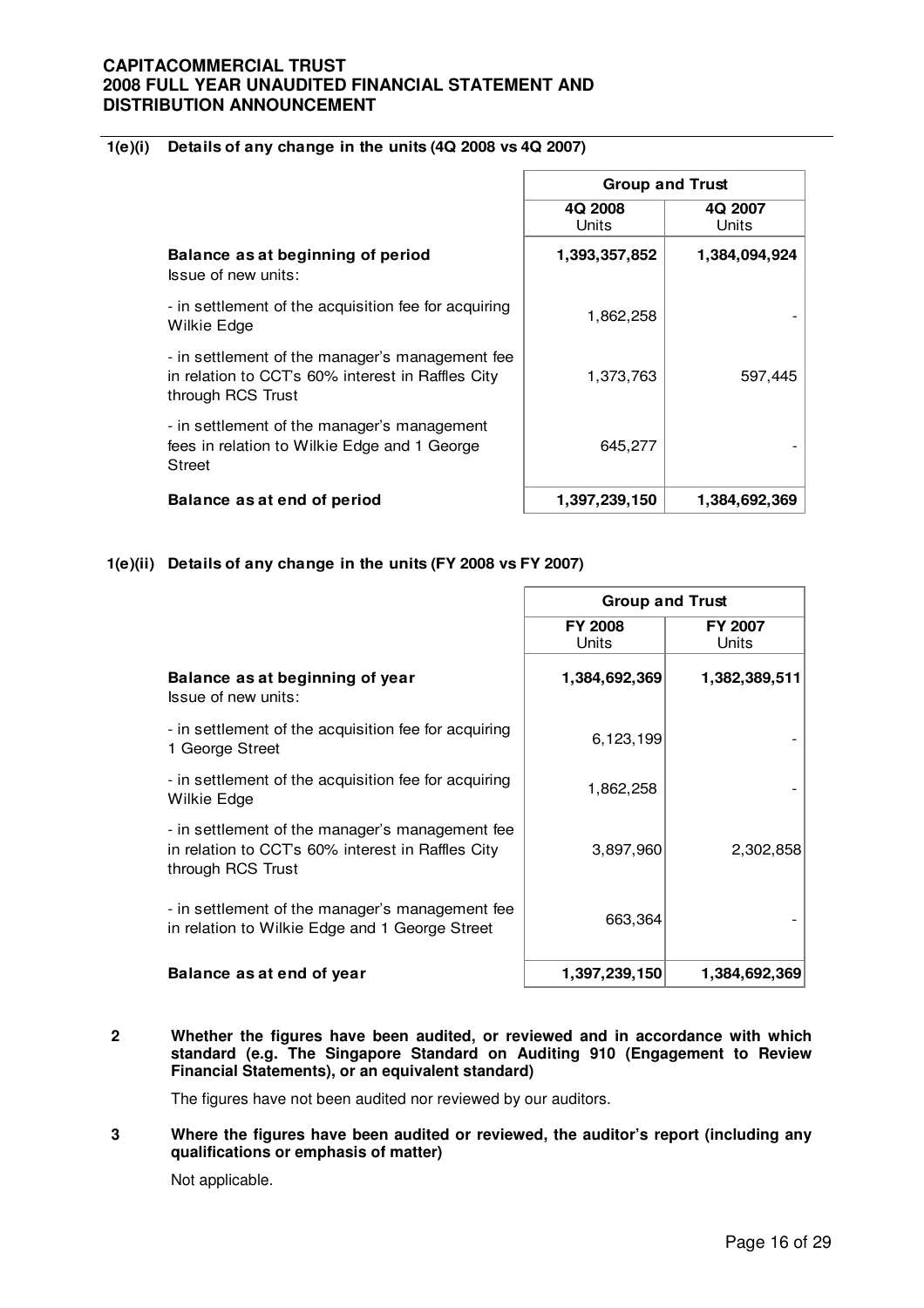#### **4 Whether the same accounting policies and methods of computation as in the issuer's most recent audited annual financial statements have been complied**

The accounting policies and methods of computation applied in the financial statements for the current reporting period are consistent with the audited financial statements for the year ended 31 December 2007

**5 If there are any changes in the accounting policies and methods of computation, including any required by an accounting standard, what has changed, as well as the reasons for, and the effect of, the change** 

Nil.

#### **6 Earnings per unit ("EPU") and distribution per unit ("DPU") for the financial period**

#### **Earnings per unit**

In computing the EPU, the weighted average number of units for the period/year is used for the computation.

|                                                                    | Group         |               |               | Trust              |  |
|--------------------------------------------------------------------|---------------|---------------|---------------|--------------------|--|
|                                                                    | 4Q 2008       | 4Q 2007       | 4Q 2008       | 4Q 2007            |  |
| Weighted average number<br>of units for the period                 | 1,395,123,348 | 1,384,439,104 | 1,395,123,348 | 1,384,439,104      |  |
| Earnings per unit (EPU)                                            |               |               |               |                    |  |
| Based on the weighted<br>average number of units<br>for the period | (16.62)¢      | 44.10¢        | $(14.5)$ ¢    | 38.02 <sub>0</sub> |  |
| Based on fully diluted<br>basis                                    | (16.62)¢      | 44.10¢        | $(14.5)$ ¢    | 38.02 <sub>0</sub> |  |

|                                                                    |                    | Group          |                    | Trust              |
|--------------------------------------------------------------------|--------------------|----------------|--------------------|--------------------|
|                                                                    | <b>FY 2008</b>     | <b>FY 2007</b> | <b>FY 2008</b>     | <b>FY 2007</b>     |
| Weighted average number<br>of units for the year                   | 1,389,003,136      | 1,383,615,784  | 1,389,003,136      | 1,383,615,784      |
| Earnings per unit (EPU)                                            |                    |                |                    |                    |
| Based on the weighted<br>average number of units<br>for the period | 23.88¢             | 102.33¢        | 20.56 <sub>0</sub> | 90.30 <sub>0</sub> |
| Based on fully diluted<br>basis                                    | 21.86 <sub>¢</sub> | 102.33¢        | 18.75¢             | 90.30c             |

For the purpose of calculating the diluted EPU, the weighted average number of units in issue is adjusted to take into account the dilutive effect arising from full conversion of convertible bonds to units, with the potential units weighted for the period outstanding.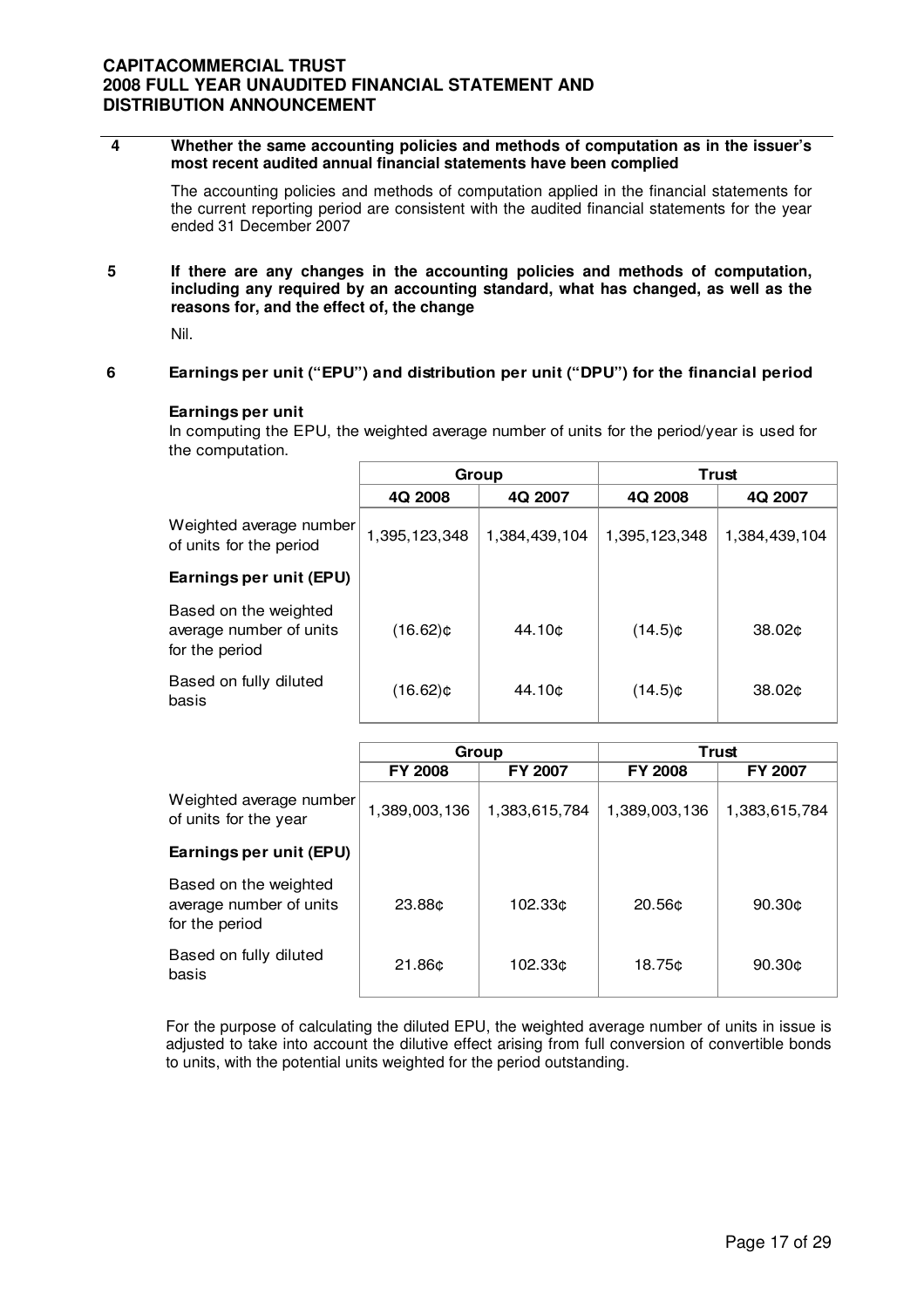#### **Distribution per unit**

In computing the DPU, the number of units as at the end of each period is used for the computation. The DPU for the Group and Trust are the same.

|                                                                             | 4Q 2008            | 4Q 2007           | <b>FY 2008</b> | <b>FY 2007</b>    |
|-----------------------------------------------------------------------------|--------------------|-------------------|----------------|-------------------|
| Number of units in issue as<br>at end of period/year                        | 1,397,239,150      | 1,384,692,369     | 1,397,239,150  | 1,384,692,369     |
| Distribution per unit (DPU)                                                 |                    |                   |                |                   |
| Based on the weighted<br>number of units in issue<br>during the period/year | 2.71c <sup>1</sup> | 2.33 <sub>0</sub> | 11.00¢         | 8.70 <sub>¢</sub> |

Footnote:

(1) The above estimated DPU is computed on the basis of the weighted number of units in CCT ("Units") in issue during the period/year and that none of the S\$370.0 million convertible bonds due 2013 (the "Convertible Bonds") is converted into Units. Accordingly, the actual quantum of DPU may differ from the above estimated DPU if any of the Convertible Bonds are converted into Units before the book closure date.

#### **7 Net asset value ("NAV") backing per unit based on issued units at the end of the period**

|                                                                                                              | Group     |           |           | Trust     |
|--------------------------------------------------------------------------------------------------------------|-----------|-----------|-----------|-----------|
|                                                                                                              | 31-Dec-08 | 31-Dec-07 | 31-Dec-08 | 31-Dec-07 |
| NAV per unit                                                                                                 | S\$2.97   | S\$2.84   | S\$2.79   | S\$2.69   |
| Based on fully diluted basis                                                                                 | S\$2.78   | S\$2.84   | S\$2.61   | S\$2.69   |
| Adjusted NAV per unit (excluding the<br>distributable income to unitholders)                                 | S\$2.92   | S\$2.80   | S\$2.73   | S\$2.64   |
| Adjusted NAV per unit (excluding the<br>distributable income to unitholders)<br>based on fully diluted basis | S\$2.72   | S\$2.80   | S\$2.55   | S\$2.64   |

For the purpose of calculating the diluted NAV per unit, the number of units at the end of the period is adjusted to take into account the dilutive effect arising from full conversion of convertible bonds to units at the end of the period.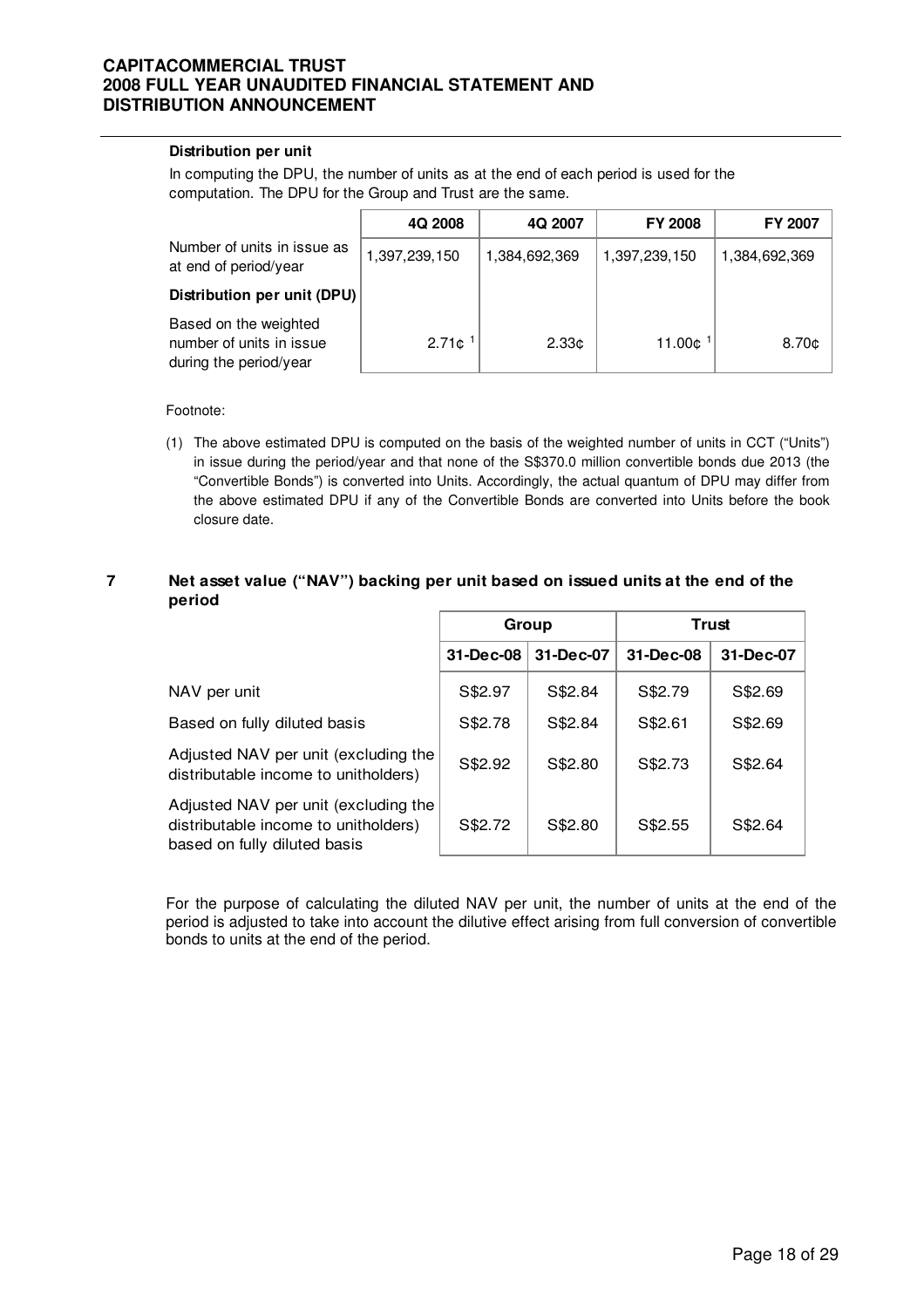**8 Review of the performance**

|                                                                                         | Group       |            |            |               |  |
|-----------------------------------------------------------------------------------------|-------------|------------|------------|---------------|--|
|                                                                                         | 4Q 2008     | 4Q 2007    | FY 2008    | FY 2007       |  |
|                                                                                         | S\$'000     | S\$'000    | S\$'000    | S\$'000       |  |
| <b>Statement of Total Return</b>                                                        |             |            |            |               |  |
| Gross revenue                                                                           | 97,164      | 62,028     | 335,285    | 240,078       |  |
| Property operating expenses                                                             | (31, 555)   | (17, 627)  | (101, 814) | (66,082)      |  |
| Net property income                                                                     | 65,609      | 44,401     | 233,471    | 173,996       |  |
| Interest income                                                                         | 66          | 318        | 1,092      | 1,224         |  |
| Investment income                                                                       |             |            | 319        |               |  |
| Other income                                                                            |             |            |            | 428           |  |
| Gain/(Loss) from re-<br>measurement of derivatives                                      | (12, 522)   | 1,357      | 4,688      | (6, 121)      |  |
| Manager's management fees                                                               | (3,750)     | (3,744)    | (16, 305)  | (13, 646)     |  |
| Trust expenses                                                                          | (11, 761)   | (2,731)    | (15, 169)  | (5,823)       |  |
| Borrowing costs                                                                         | (28, 920)   | (12, 570)  | (84,062)   | (49, 293)     |  |
| Loss on disposal of subsidiary                                                          |             | (241)      |            | (241)         |  |
| Net income before share of<br>profit of associate                                       | 8,722       | 26,790     | 124,034    | 100,524       |  |
| Share of profit of associate<br>(net of tax)                                            | 1,206       | 7,725      | 3,877      | 8,982         |  |
| Net income                                                                              | 9,928       | 34,515     | 127,911    | 109,506       |  |
| Gain on sale of investment                                                              |             |            |            | 625           |  |
| property<br>Net change in fair value of<br>investment properties                        | (241, 807)  | 575,617    | 203,798    | 1,305,837     |  |
| Total return for the period/<br>year before income tax                                  | (231, 879)  | 610,132    | 331,709    | 1,415,968     |  |
| Income tax                                                                              |             | 447        | (35)       | (73)          |  |
| Total return for the period/<br>year after income tax                                   | (231, 879)  | 610,579    | 331,674    | 1,415,895     |  |
|                                                                                         |             |            |            |               |  |
| <b>Distribution Statement</b><br>Total return for the period/<br>year before income tax | (231, 879)  | 610,132    | 331,709    | 1,415,968     |  |
| Net tax adjustments                                                                     | 269,840     | (579, 781) | (181, 505) | (1, 298, 541) |  |
| Other adjustments                                                                       | 3           | 1,991      | 2,843      | 2,995         |  |
| Income available for<br>distribution to unitholders                                     | 37,964      | 32,342     | 153,047    | 120,422       |  |
| Distributable income to<br>unitholders                                                  | 37,964      | 32,342     | 153,047    | 120,422       |  |
| Earnings per unit (cents)                                                               | $(16.62)$ ¢ | 44.10¢     | 23.88¢     | 102.33¢       |  |

Footnote:

(1) The above estimated DPU is computed on the basis of the weighted number of units in CCT ("Units") in issue during the period/year and that none of the S\$370.0 million convertible bonds due 2013 (the "Convertible Bonds") is converted into Units. Accordingly, the actual quantum of DPU may differ from the above estimated DPU if any of the Convertible Bonds are converted into Units before the book closure date.

Distribution per unit (cents)  $\begin{vmatrix} 2.71\text{ }c^1 & 2.33\text{ }c^1 & 11.00\text{ }c^1 & 8.70\text{ }c^2 \end{vmatrix}$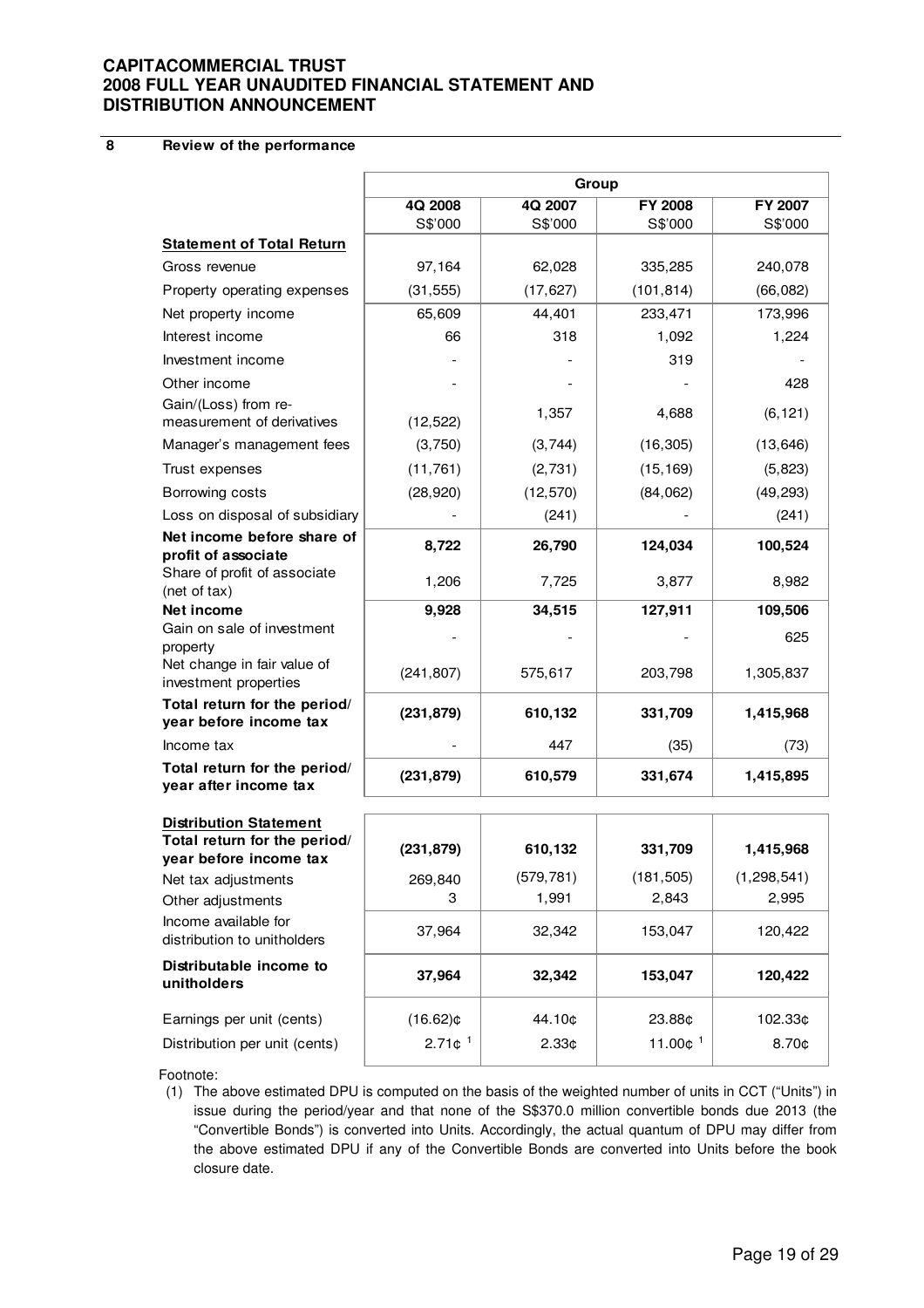# **Review of performance 4Q 2008 vs 4Q 2007**

 Gross revenue of S\$97.2 million for 4Q 2008 was higher than 4Q 2007 by S\$35.1 million or 56.6%. This was due to the acquisition of 1 George Street, on 11 July 2008 as well as higher rental income for the remaining properties.

Property operating expenses of S\$31.6 million were higher in 4Q 2008 by S\$13.9 million or 79.0%. This was mainly due to the acquisition of 1 George Street, on 11 July 2008 and higher property tax, utility costs and maintenance costs incurred for the remaining properties.

Trust expenses of S\$11.8 million were higher in 4Q 2008 by S\$9.0 million or 330.6% mainly due to consultancy fees and expenses incurred for the MSCP redevelopment project which has been aborted in view of the significant size of the project taking into account the uncertain market outlook, tight credit conditions and high redevelopment cost.

Borrowing costs of S\$28.9 million were higher in 4Q 2008 by S\$16.4 million or 130.1% due mainly to increase in borrowings from the issuance of S\$335.0 million fixed rate notes, S\$650.0 million term loan, S\$370.0 million convertible bonds, and amortisation cost on the upfront fees & expenses incurred on the convertible bonds.

#### **Review of performance FY 2008 vs FY 2007**

 Gross revenue of S\$335.3 million for FY 2008 was higher than FY 2007 by S\$95.2 million or 39.7%. This was mainly due to the acquisition of 1 George Street on 11 July 2008 as well as higher rental income for the remaining properties.

Property operating expenses of S\$101.8 million for FY 2008 were higher than FY 2007 by S\$35.7 million or 54.1%. This was mainly due to the acquisition of 1 George Street on 11 July 2008 and higher property tax, marketing fees, property management fees and utility costs incurred for the remaining properties.

Investment income of S\$0.3 million relates to the residual interest from Aragorn.

Trust expenses of S\$15.2 million were higher in FY 2008 by S\$9.3 million or 160.5% mainly due to consultancy fees and expenses incurred for the MSCP redevelopment project which has been aborted.

Borrowing costs of S\$84.1 million were higher in FY 2008 by S\$34.8 million or 49.3% due mainly to increase in borrowings from the issuance of S\$335.0 million fixed rate notes, S\$650.0 million term loan, S\$370.0 million convertible bonds, and amortisation cost on the upfront fees & expenses incurred on the convertible bonds.

#### **Net change in fair value of investment properties**

 The net change in fair value of investment properties is a non tax-chargeable item and has no impact on the taxable income or distributable income to unitholders.

In accordance with the Code on Collective Investment Schemes issued by the Monetary Authority of Singapore, valuations of investment properties are to be conducted once every year. Any increase or decrease in value is credited or charged to the Statement of Total Return as net appreciation or depreciation on revaluation of investment properties.

As at 1 December 2008, independent valuations were conducted by Jones Lang LaSalle Property Consultants Pte Ltd and Knight Frank Pte Ltd for the CCT properties and Raffles City respectively, adopting the Investment Method (also known as the Capitalization of Income Approach) and Discounted Cash Flow analysis as the main methods of valuation with the Direct Comparison Approach as a check against the derived values.

The portfolio, comprising Capital Tower, 6 Battery Road, 1 George Street, HSBC Building, Starhub Centre, Robinson Point, Wilkie Edge, Bugis Village, Golden Shoe Car Park, Market Street Car Park, CCT's 60% interest in Raffles City, was revalued at S\$6,710.0 million on 1 December 2008. The total book value of the portfolio prior to the revaluation was S\$6,952.4 million on 1 June 2008. The net loss in fair value of investment properties of S\$241.8 million was deducted from the Statement of Total Return in 2H 2008. Taking into account the fair value gain in investment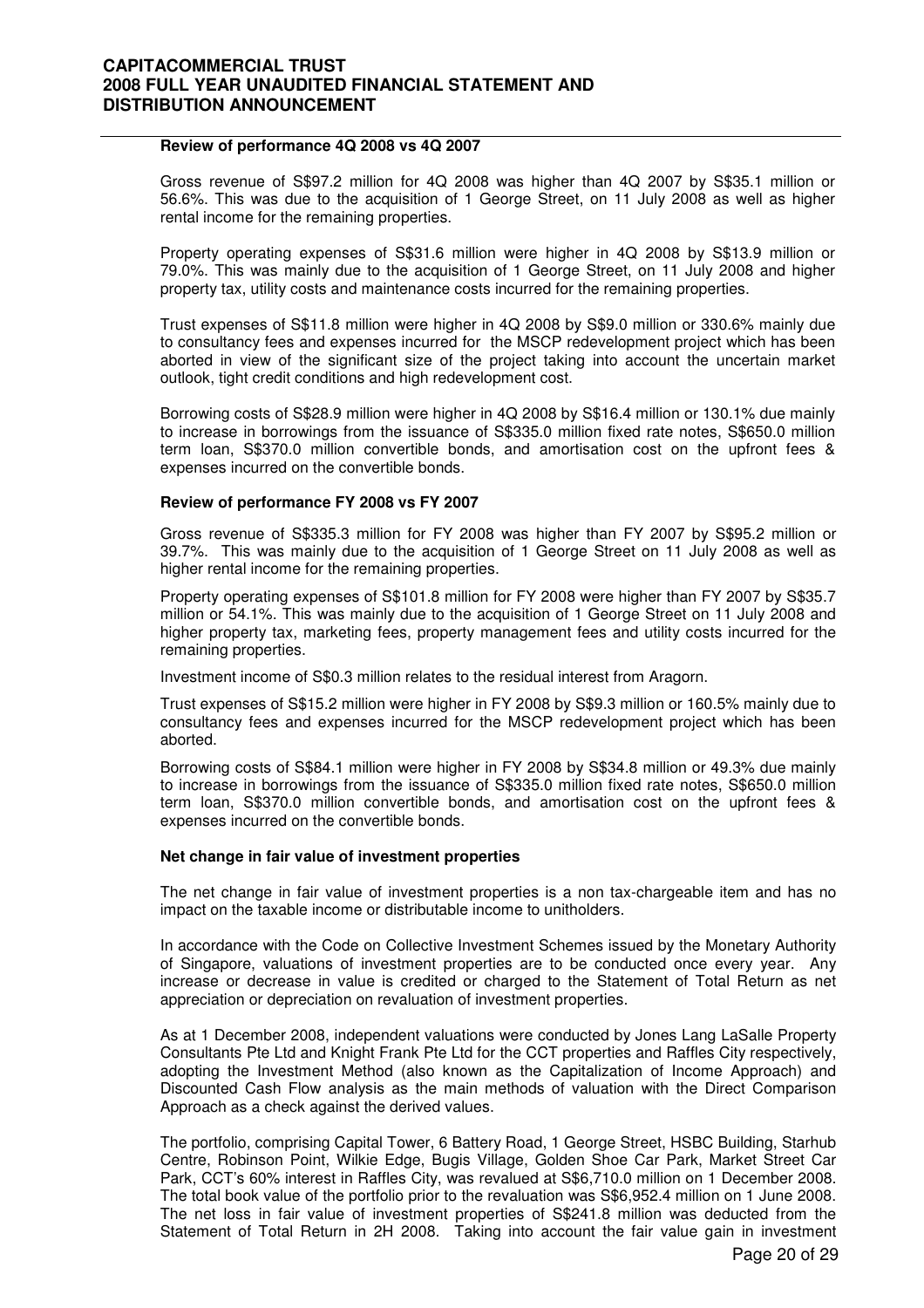properties for 1H 2008 of S\$445.6 million, the net change in fair value of investment properties is a gain of S\$204.8 million for the full year.

#### **9 Variance between the forecast or prospectus statement (if disclosed previously) and the actual results**

#### **9(i) Statement of Total Return (Actual vs Forecast)**

|                                                                  |                                      | 1 July 2008 to 31 December 2008 |                  | <b>FY 2008</b>           |
|------------------------------------------------------------------|--------------------------------------|---------------------------------|------------------|--------------------------|
|                                                                  | <b>Actual</b><br>S\$'000             | Forecast $1$<br>S\$'000         | Change<br>℅      | <b>Actual</b><br>S\$'000 |
| Gross rental income                                              | 163,495                              | 161,423                         | 1.3              | 296,645                  |
| Car park income                                                  | 8,346                                | 7,305                           | 14.3             | 16,317                   |
| Other income                                                     | 17,859                               | 15,660                          | 14.0             | 22,323                   |
| Gross revenue                                                    | 189,700                              | 184,388                         | 2.9              | 335,285                  |
| Property management fees                                         | (5, 100)                             | (4, 911)                        | 3.8              | (9, 102)                 |
| Property tax                                                     | (23, 216)                            | (22, 652)                       | 2.5              | (42, 353)                |
| Other property operating<br>expenses                             | (29,063)                             | (26, 032)                       | 11.6             | (50, 359)                |
| <b>Property operating expenses</b>                               | (57, 379)                            | (53, 595)                       | 7.1              | (101, 814)               |
| Net property income                                              | 132,321                              | 130,793                         | 1.2 <sub>1</sub> | 233,471                  |
| Interest income                                                  | 208                                  | 10                              | 1,980.0          | 1,092                    |
| Investment income                                                |                                      |                                 | Nm               | 319                      |
| Other income                                                     |                                      |                                 | Nm               |                          |
| Loss from re-measurement of<br>derivatives                       | (9,984)                              |                                 | <b>Nm</b>        | 4,688                    |
| Manager's management fees                                        | (8,221)                              | (8, 723)                        | (5.8)            | (16, 305)                |
| Trust expenses                                                   | (14, 178)                            | (2, 217)                        | 539.5            | (15, 169)                |
| Borrowing costs                                                  | (54, 422)                            | (57, 750)                       | (5.8)            | (84,062)                 |
| Net income before share of<br>profit of associate                | 45,724                               | 62,113                          | (26.4)           | 124,034                  |
| Share of profit of associate (net<br>of tax)                     | 2,186                                | 1,427                           | 53.2             | 3,877                    |
| Net income                                                       | 47,910                               | 63,540                          | (24.6)           | 127,911                  |
| Net change in fair value of<br>investment properties             | (241, 807)                           |                                 | <b>Nm</b>        | 203,798                  |
| Total return for the period/<br>year before income tax           | (193, 897)                           | 63,540                          | (405.2)          | 331,709                  |
| <b>Distribution Statement</b>                                    |                                      |                                 |                  |                          |
| Total return for the period<br>before tax                        | (193, 897)                           | 63,540                          | (405.2)          | 331,709                  |
| Net tax adjustments                                              | 273,218                              | 13,376                          | 1,942.6          | (181, 505)               |
| Other adjustments                                                | 1,808                                | 1,427                           | 26.7             | 2,843                    |
| Income available for<br>distribution to unitholders              | 81,129                               | 78,343                          | 3.6              | 153,047                  |
| Distribution per unit (in cents)<br>For the period<br>Annualised | 5.81 $e^2$<br>11.56 $¢$ <sup>2</sup> | 5.61c<br>11.16¢                 | 3.6<br>3.6       | 11.00¢<br>11.00¢         |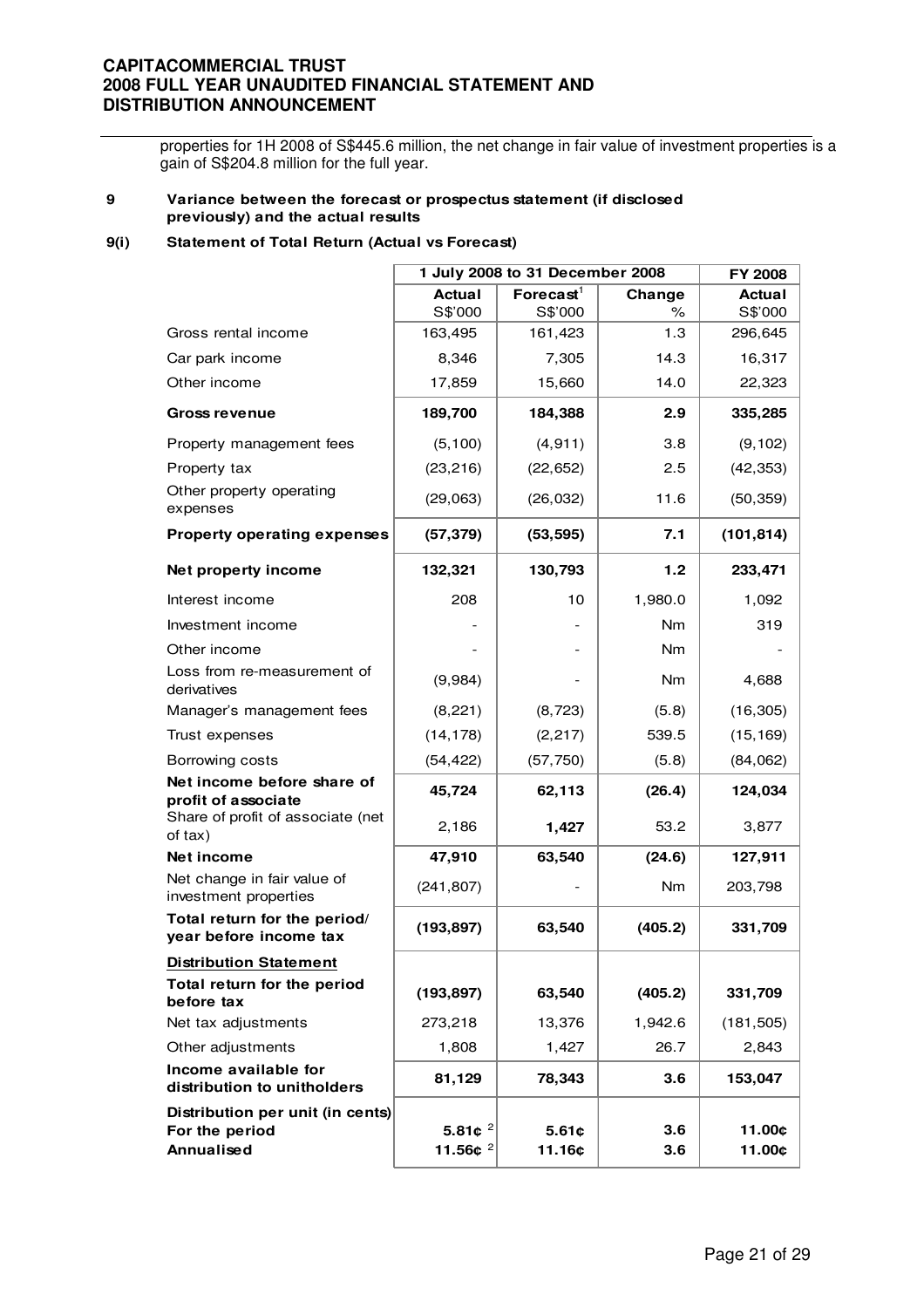#### **Footnotes**

- (1) The forecast is based on the forecast shown in the circular to unitholders dated 9 June 2008 ("CCT Circular") for the proposed acquisition of 1 George Street, Singapore for 1 July 2008 to 31 December 2008 and pro-rated from 11 July 2008 to 31 July 2008.
- (2) The above estimated DPU is computed on the basis of the weighted number of units in CCT ("Units") in issue for the period/year and that none of the S\$370.0 million convertible bonds due 2013 (the "Convertible Bonds") is converted into Units. Accordingly, the actual quantum of DPU may differ from the above estimated DPU if any of the Convertible Bonds are converted into Units before the book closure date.

#### **9(ii) Breakdown of total gross revenue (by property)**

|                              | Group                           |              |        |
|------------------------------|---------------------------------|--------------|--------|
|                              | 1 July 2008 to 31 December 2008 |              |        |
|                              | <b>Actual</b>                   | Forecast $1$ | Change |
|                              | S\$'000                         | S\$'000      | ℅      |
| <b>Capital Tower</b>         | 24,563                          | 24,431       | 0.5    |
| 6 Battery Road               | 40,830                          | 39,782       | 2.6    |
| 1 George Street              | 30,518                          | 30,506       | 0.04   |
| <b>HSBC Building</b>         | 4,508                           | 4,508        |        |
| <b>Starhub Centre</b>        | 9,467                           | 9,506        | (0.4)  |
| Robinson Point               | 6,693                           | 6,585        | 1.6    |
| Bugis Village                | 4,971                           | 4,930        | 0.8    |
| Golden Shoe Car Park         | 5,629                           | 5,466        | 3.0    |
| Market Street Car Park       | 2,406                           | 1,418        | 69.7   |
| Wilkie Edge                  | 162                             | 538          | (69.9) |
| Sub-Total                    | 129,747                         | 127,670      | 1.6    |
| 60% Interest in Raffles City | 59,953                          | 56,719       | 5.7    |
| Total gross revenue          | 189,700                         | 184,389      | 2.9    |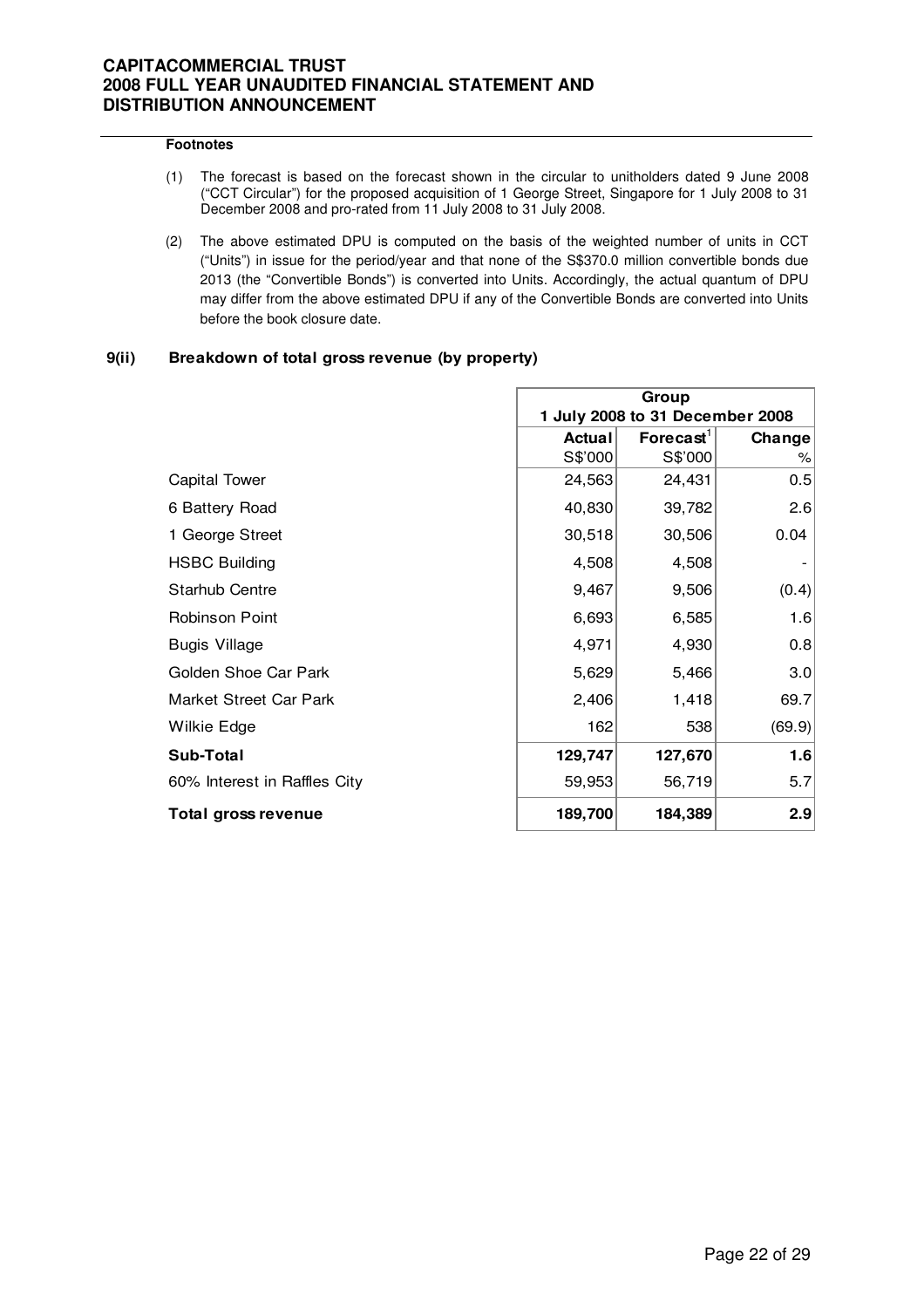#### **9(iii) Breakdown of net property income (by property)**

|                              | Group<br>1 July 2008 to 31 December 2008 |              |        |
|------------------------------|------------------------------------------|--------------|--------|
|                              | <b>Actual</b>                            | Forecast $1$ | Change |
|                              | S\$'000                                  | S\$'000      | ℅      |
| <b>Capital Tower</b>         | 13,894                                   | 13,613       | 2.1    |
| 6 Battery Road               | 31,565                                   | 31,124       | 1.4    |
| 1 George Street              | 23,539                                   | 23,539       |        |
| <b>HSBC Building</b>         | 4,465                                    | 4,465        |        |
| <b>Starhub Centre</b>        | 6,524                                    | 6,523        | 0.0    |
| <b>Robinson Point</b>        | 4,787                                    | 4,543        | 5.4    |
| <b>Bugis Village</b>         | 3,851                                    | 3,848        | 0.1    |
| Golden Shoe Car Park         | 3,909                                    | 3,835        | 1.9    |
| Market Street Car Park       | 1,255                                    | 537          | 133.7  |
| Wilkie Edge                  | (1,637)                                  | (1,308)      | 25.2   |
| Sub-Total                    | 92,152                                   | 90,719       | 1.6    |
| 60% Interest in Raffles City | 40,169                                   | 40,074       | 0.24   |
| Total net property income    | 132,321                                  | 130,793      | 1.2    |

#### **Footnotes**

(1) The forecast is based on the forecast shown in the circular to unitholders dated 9 June 2008 ("CCT Circular") for the proposed acquisition of 1 George Street, Singapore for 1 July 2008 to 31 December 2008 and pro-rated from 11 July 2008 to 31 July 2008.

#### **Review of the performance for the period 1 July 2008 to 31 December 2008**

 Gross revenue of S\$189.7 million was higher than forecast by S\$5.3 million or 2.9% on a portfolio basis. This was mainly due to higher average occupancy and rental rates and also increase in car park and other income.

Actual property operating expenses of S\$57.4 million were higher than forecast by S\$3.8 million or 7.1% due to higher property tax, utilities, maintenance and marketing & promotion expenses.

The trust expenses of S\$14.2 million were higher than forecast by S\$12.0 million or 539.5% mainly due to consultancy fees and expenses incurred for the MSCP redevelopment project which has been aborted and also higher professional fees and unitholders' expenses incurred.

Borrowing costs of S\$54.4 million were lower than forecast by S\$3.3 million or 5.8% due mainly to lower average cost of funds than forecast.

The net tax adjustment of S\$273.2 million included the net change in fair value of investment properties, add-back of the amortisation and transaction costs relating to the debt issuances and convertible bonds and the management fees paid in units (for RCS Trust and Wilkie Edge) as well as deduction of the gain from measurement of derivatives which were non-tax deductible items.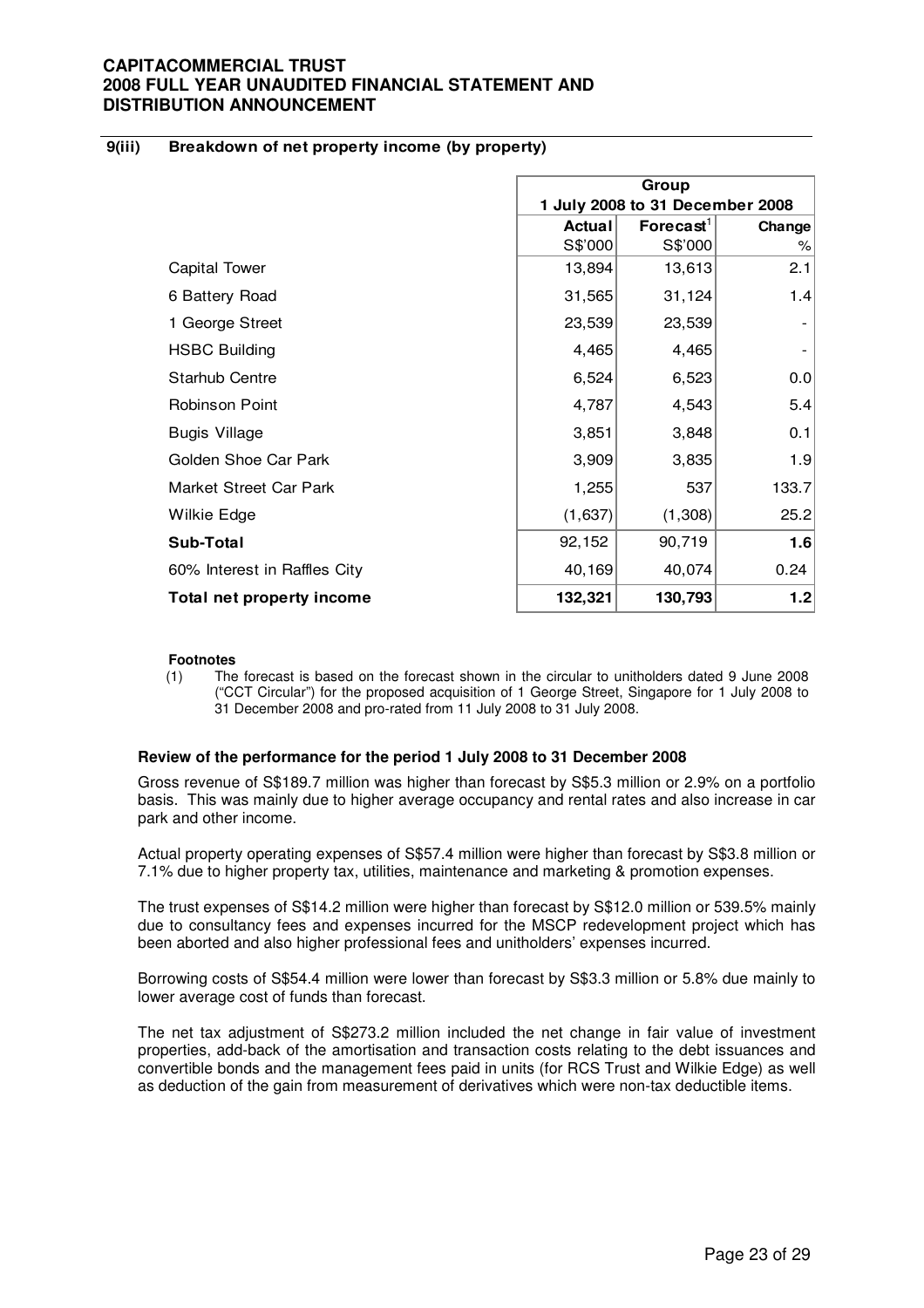#### **10 Commentary on the competitive conditions of the industry in which the group operates and any known factors or events that may effect the group in the next reporting period and the next 12 months**

The advance estimates by the Ministry of Trade and Industry ("MTI") showed that real GDP declined 2.6% on a year-on-year basis in 4Q 2008, following a 0.3% decline in the preceding quarter. On a quarter-on-quarter seasonally adjusted annualised basis, real GDP declined by 12.5%, representing the greatest quarterly contraction since the MTI started compiling these figures in 1976. As a result of the worse-than-expected 2008 GDP growth figures, the Ministry has cut its GDP growth forecast for 2009 to between -2% to 1%.

Mirroring the economic figures, the Singapore office market suffered its sharpest quarterly correction in rents on record, ending the recent up cycle which peaked in 3Q 2008. The extraordinary pace of growth for prime office rents in the past three years (24% in 2005, 53% in 2006 and 96% in 2007 respectively) was not sustained. Industry sources reported that prime office rents fell by almost 20% quarter-on-quarter and 14.0% year-on-year in 4Q 2008 to S\$12.90 psf per month. Grade A rents declined 12.5% year-on-year to an average of S\$15.00 psf per month in 4Q 2008 compared to S\$17.15 per month at end 2007.

Office rentals are likely to fall further in 2009 as the global economy contracts and businesses being under pressure to contain costs. However, the Manager expects CCT's office properties to at least maintain its current performance as the Manager projects to continue to experience positive rental reversions in 2009 given that the average rental of CCT's office properties is still below market.

Notwithstanding the economic contraction, the average vacancy rate of Grade A office space in Singapore dipped in 4Q 2008 to 0.9% from 1.2% in 3Q 2008 according to recent industry statistics. CCT's portfolio has also remained resilient with vacancy rates of its Grade A properties remaining low at 0.4% as at end of the quarter. However, the market conditions are likely to become more challenging going forward and the Manager of CCT will continue to focus on its asset management strategy of maintaining high occupancy through proactive tenant retention and lease management.

With the worsening financial markets and deteriorating US economy, the US Fed has since September 2008 lowered its key interest rates in addition to providing various stimulus packages. In line with the US, the Singapore base rates have also declined in 4Q 2008 especially on the longer end. Liquidity however remains tight with flight to quality and higher borrowing premiums. The Manager of CCT will continue to appropriately hedge CCT's exposure to volatility in interest costs and with the successful refinancing of the S\$580 million CMBS that is due in March 2009, about S\$2.7 billion worth of property assets will be released from encumbrance, thereby significantly improving the financial flexibility of the portfolio. Under the tight credit condition, the ability to refinance the S\$580.0 million CMBS also demonstrates the confidence in CCT's assets and management.

#### **Outlook for 2009**

The ensuing financial year of 2009 will be a challenging year, with the government revising its GDP growth downwards from earlier estimates. The strategy of the Manager of CCT is to focus on organic growth through proactive asset management to maintain high portfolio occupancy, and maintaining sound financials through prudent capital management such as hedging of exposures to cost volatilities, and cash conservation by controlling discretionary operating expenses and capital expenditures. As at the date of this announcement, we expect to be able to deliver the 2009 forecast DPU of 12.34 cents as stated in the circular to unitholders dated 9 June 2008.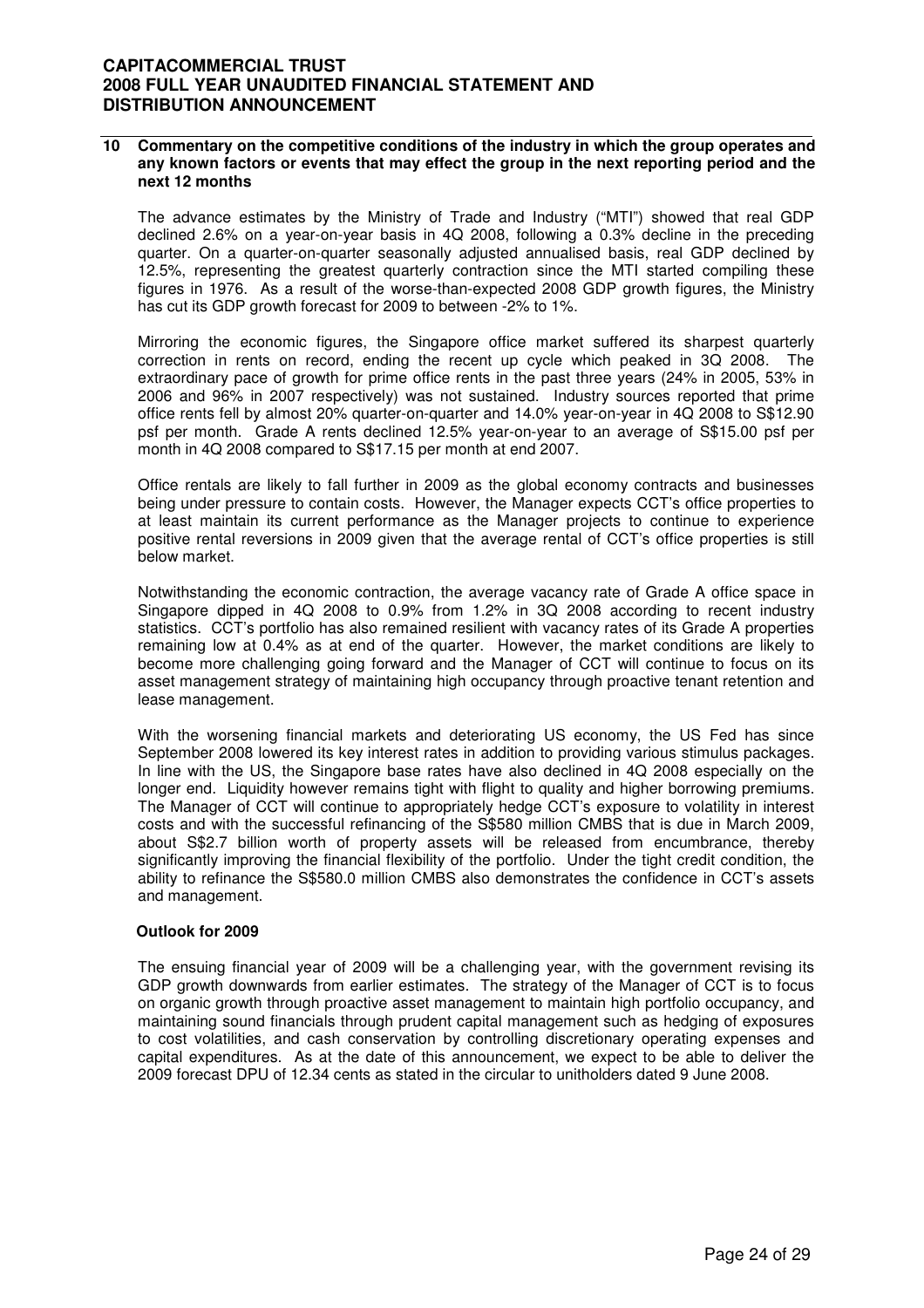#### **11 Distributions**

# **11(a) Current financial period** Any distributions declared for the current financial period? The Message of the Ves. Name of distribution Distribution for the period from 1 July 2008 to 31 December 2008 Distribution type i) Taxable income ii) Tax-exempt income Distribution rate i) Taxable income distribution – 5.75 cents per unit ii) Tax-exempt income distribution – 0.06 cents per unit Par value of units Not meaningful Tax rate Taxable income distribution Qualifying investors and individuals (other than those who hold their units through a partnership) will generally receive pre-tax distributions. These distributions are exempt from tax in the hands of individuals unless such distributions are derived through a Singapore partnership or from the carrying on of a trade, business or profession. Qualifying foreign non-individual investors will receive their distributions after deduction of tax at the rate of 10%. All other investors will receive their distributions after deduction of tax at the rate of 18%. Tax-exempt income distribution Tax-exempt income distribution is exempt from tax in the hands of all unitholders. Tax-exempt income relates to the net income from the investment in junior bonds of Aragorn and income distribution received from Quill Capita Trust. Books closure date 2 February 2009 Date paid 27 February 2009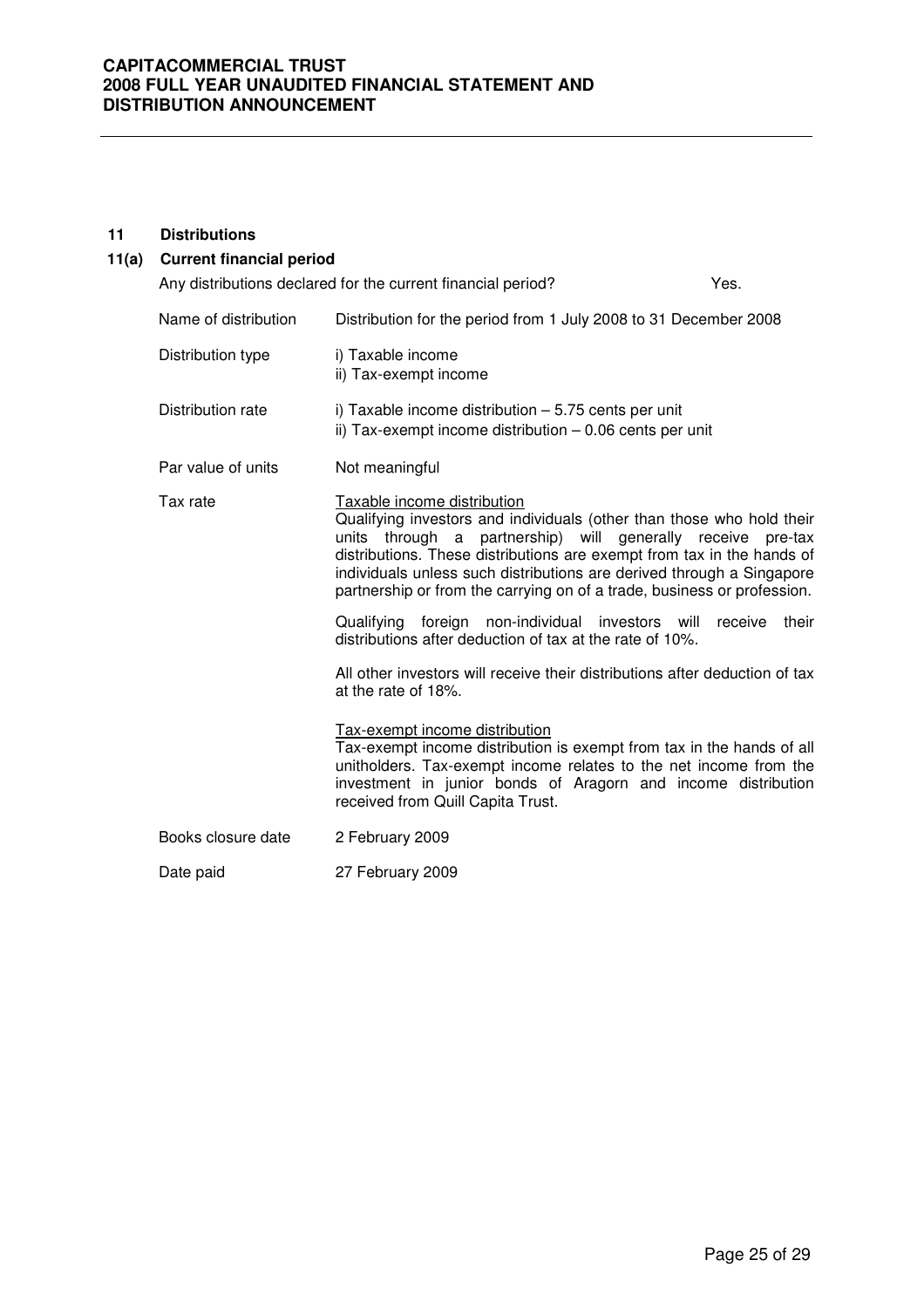| 11(b) |                              | Corresponding period of the preceding financial period                                                                                                                                                                                                                                                                                                                                                                                                                                                                                                                                                                                                                                                                                                                                                                                                                                                                               |
|-------|------------------------------|--------------------------------------------------------------------------------------------------------------------------------------------------------------------------------------------------------------------------------------------------------------------------------------------------------------------------------------------------------------------------------------------------------------------------------------------------------------------------------------------------------------------------------------------------------------------------------------------------------------------------------------------------------------------------------------------------------------------------------------------------------------------------------------------------------------------------------------------------------------------------------------------------------------------------------------|
|       | preceding financial periods? | Any distributions declared for the corresponding period of the immediate<br>Yes.                                                                                                                                                                                                                                                                                                                                                                                                                                                                                                                                                                                                                                                                                                                                                                                                                                                     |
|       | Name of distribution         | Distribution for the period from 1 September 2007 to 31 December<br>2007                                                                                                                                                                                                                                                                                                                                                                                                                                                                                                                                                                                                                                                                                                                                                                                                                                                             |
|       | Distribution type            | i) Taxable income<br>ii) Tax-exempt income                                                                                                                                                                                                                                                                                                                                                                                                                                                                                                                                                                                                                                                                                                                                                                                                                                                                                           |
|       | Distribution rate            | i) Taxable income distribution - 4.15 cents per unit<br>ii) Tax-exempt income distribution - 0.32 cents per unit                                                                                                                                                                                                                                                                                                                                                                                                                                                                                                                                                                                                                                                                                                                                                                                                                     |
|       | Par value of units           | Not meaningful                                                                                                                                                                                                                                                                                                                                                                                                                                                                                                                                                                                                                                                                                                                                                                                                                                                                                                                       |
|       | Tax rate                     | Taxable income distribution<br>Qualifying investors and individuals (other than those who hold their<br>units through a partnership) will generally receive<br>pre-tax<br>distributions. These distributions are exempt from tax in the hands of<br>individuals unless such distributions are derived through a Singapore<br>partnership or from the carrying on of a trade, business or profession.<br>Qualifying foreign non-individual investors will<br>their<br>receive<br>distributions after deduction of tax at the rate of 10%.<br>All other investors will receive their distributions after deduction of tax<br>at the rate of 18%.<br>Tax-exempt income distribution<br>Tax-exempt income distribution is exempt from tax in the hands of all<br>unitholders. Tax-exempt income relates to the net income from the<br>investment in junior bonds of Aragorn and income distribution<br>received from Quill Capita Trust. |
|       | Books closure date           | 1 February 2008                                                                                                                                                                                                                                                                                                                                                                                                                                                                                                                                                                                                                                                                                                                                                                                                                                                                                                                      |
|       | Date paid                    | 29 February 2008                                                                                                                                                                                                                                                                                                                                                                                                                                                                                                                                                                                                                                                                                                                                                                                                                                                                                                                     |
|       |                              |                                                                                                                                                                                                                                                                                                                                                                                                                                                                                                                                                                                                                                                                                                                                                                                                                                                                                                                                      |

# **12 If no distribution has been declared/recommended, a statement to that effect** NA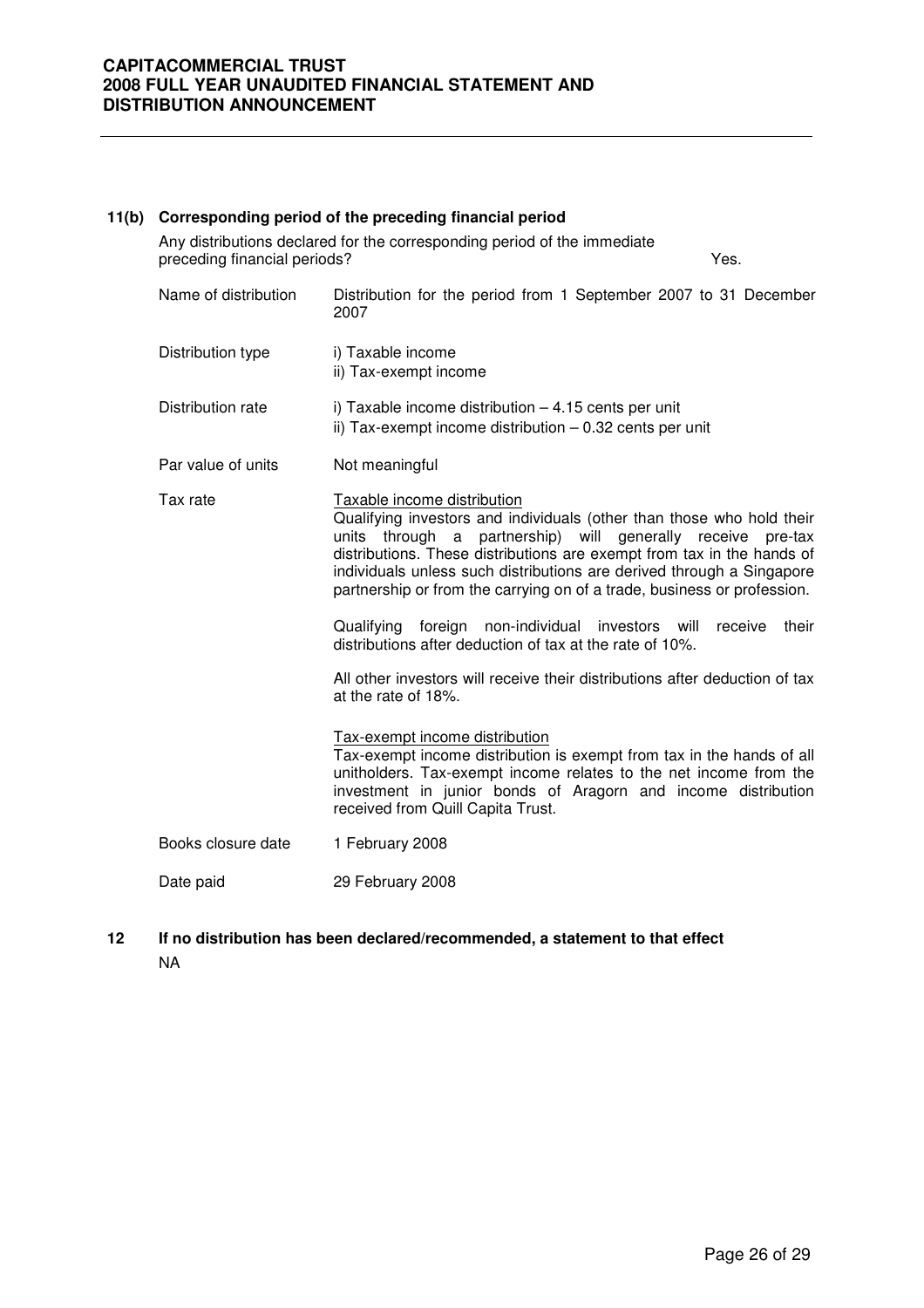#### **13 Segmented revenue and results for business or geographical segments (of the group)**

The Group's business is investing in office buildings (Capital Tower, 6 Battery Road, 1 George Street, Starhub Centre, Robinson Point, HSBC Building, Wisma Technip), car park buildings (Golden Shoe Car Park and Market Street Car Park) and mixed use development (Bugis Village, Wilkie Edge and CCT's 60% interest in Raffles City). All the existing properties are located in Singapore except for Wisma Technip which is located in Kuala Lumpur, Malaysia. Wisma Technip was divested on 3 September 2007 and this is not included in FY 2008 business segment.

| By business segments               | <b>FY 2008</b> | <b>FY 2007</b> | Change |
|------------------------------------|----------------|----------------|--------|
|                                    | S\$'000        | S\$'000        | ℅      |
| Office buildings <sup>1</sup>      | 191,847        | 114,613        | 67.4   |
| Car park buildings <sup>2</sup>    | 15.976         | 16,798         | (4.9)  |
| Mixed-use development <sup>3</sup> | 127,462        | 108,667        | 17.3   |
| <b>Total gross revenue</b>         | 335,285        | 240,078        | 39.7   |

#### **Footnotes**

- (1) The higher gross revenue in FY 2008 was due mainly to the acquisition of 1 George Street.
- (2) The lower gross revenue in FY 2008 from car park buildings was due to Market Street Car Park which has been affected by the initial redevelopment plan.
- (3) The higher gross revenue in FY 2008 from Mixed-use development buildings is due to the improved business after the completion of AEI works in late December 2007 for RCS**.**

| By business segments               | <b>FY 2008</b> | <b>FY 2007</b> | Change |
|------------------------------------|----------------|----------------|--------|
|                                    | S\$'000        | S\$'000        | %      |
| Office buildings <sup>1</sup>      | 135,749        | 83,040         | 63.5   |
| Car park buildings <sup>2</sup>    | 10,670         | 12,554         | (15.0) |
| Mixed-use development <sup>3</sup> | 87,052         | 78,402         | 11.0   |
| Total net property income          | 233,471        | 173,996        | 34.2   |

#### **Footnotes**

- (1) The higher net property income in FY 2008 was due mainly to the acquisition of 1 George Street.
- (2) The lower net property income in FY 2008 from Car park buildings was due to Market Street Car Park which has been affected by the initial redevelopment plan.
- (3) The higher net property income FY 2008 from Mixed-use development buildings was due to the improved business after the completion of AEI works in late December 2007 for RCS.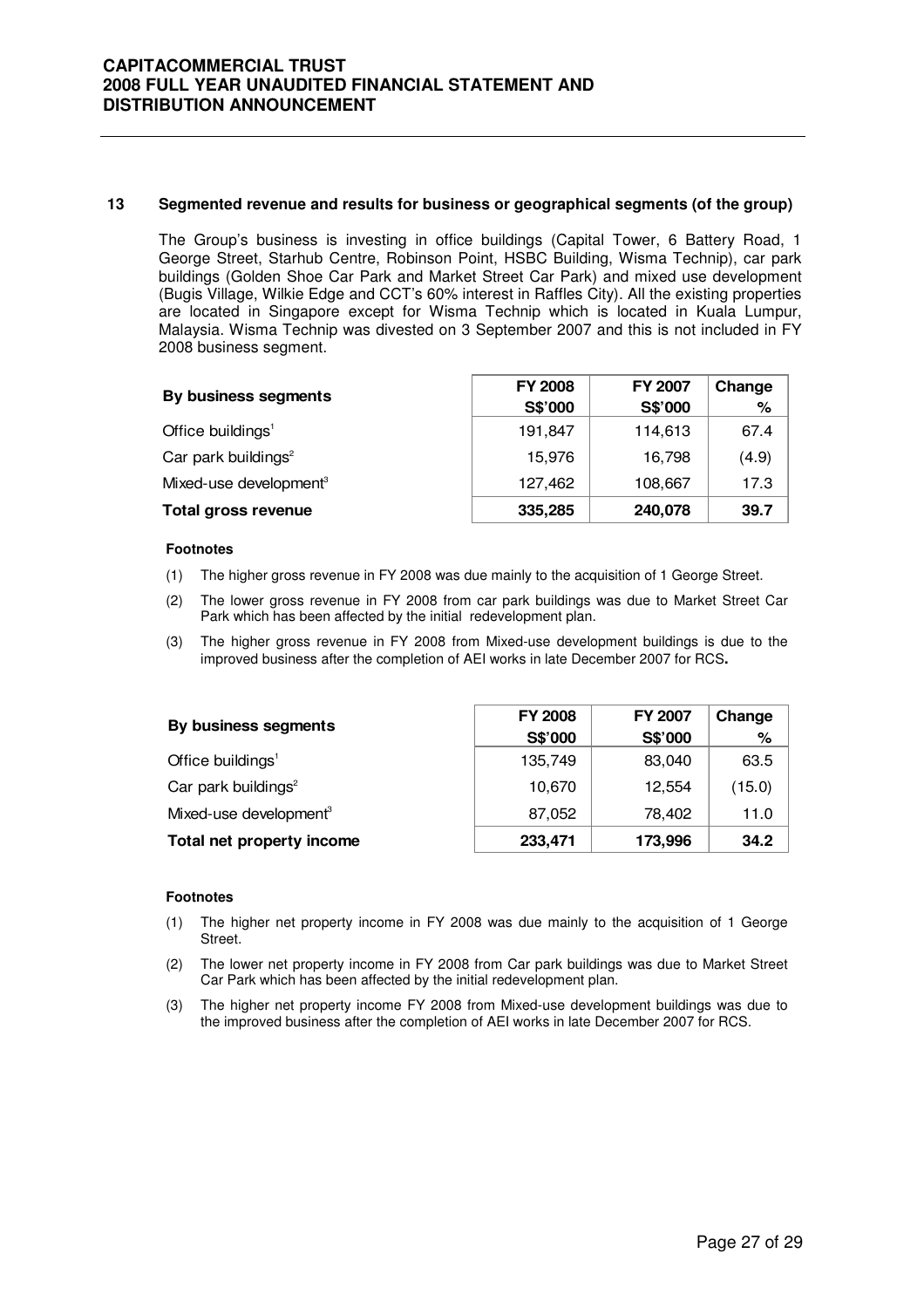| By geographical segments  | <b>FY 2008</b> | FY 2007        | Change  |
|---------------------------|----------------|----------------|---------|
|                           | S\$'000        | S\$'000        | ℅       |
| Singapore                 | 335,285        | 236,527        | 41.8    |
| Malaysia                  |                | 3,551          | (100.0) |
| Total gross revenue       | 335,285        | 240,078        | 39.7    |
|                           |                |                |         |
| By geographical segments  | <b>FY 2008</b> | <b>FY 2007</b> | Change  |
|                           | S\$'000        | S\$'000        | %       |
| Singapore                 | 233,471        | 171,476        | 36.2    |
| Malaysia                  |                | 2,520          | (100.0) |
| Total net property income | 233,471        | 173,996        | 34.2    |

#### **14 In the review of performance, the factors leading to any material changes in contributions to turnover and earnings by the business or geographical segments.**

Refer to the review of actual performance on page 19 (paragraph 8).

#### **15 Breakdown of gross revenue and net income**

|                                             | <b>FY 2008</b> | FY 2007 | Change |
|---------------------------------------------|----------------|---------|--------|
|                                             | S\$'000        | S\$'000 | %      |
| Gross revenue reported for first half year  | 145,585        | 117,400 | 24.0   |
| Net income for first half year              | 80,001         | 51,918  | 54.1   |
| Gross revenue reported for second half year | 189,700        | 122,678 | 54.6   |
| Net income for second half year             | 47,910         | 58,213  | (17.7) |

#### **16 Breakdown of the total distribution for the financial year ended 31 December 2008**

|                                              | <b>FY 2008</b><br>S\$'000 | <b>FY 2007</b><br>S\$'000 |
|----------------------------------------------|---------------------------|---------------------------|
| In respect of the period:                    |                           |                           |
| 1 July 2008 to 31 December 2008 <sup>1</sup> |                           |                           |
| 1 January 2008 to 30 June 2008               | 71,949                    |                           |
| 1 July 2007 to 31 December 2007              | 61,896                    |                           |
| 1 January 2007 to 30 June 2007               |                           | 58,524                    |
| 1 September 2006 to 31 December 2006         |                           | 37,325                    |
| 1 January 2006 to 31 August 2006             |                           | 41,497                    |
| 1 July 2005 to 31 December 2005              |                           | 31,997                    |

#### **Footnote**

(1) Refer to distributions on page 25 (paragraph 11(a))